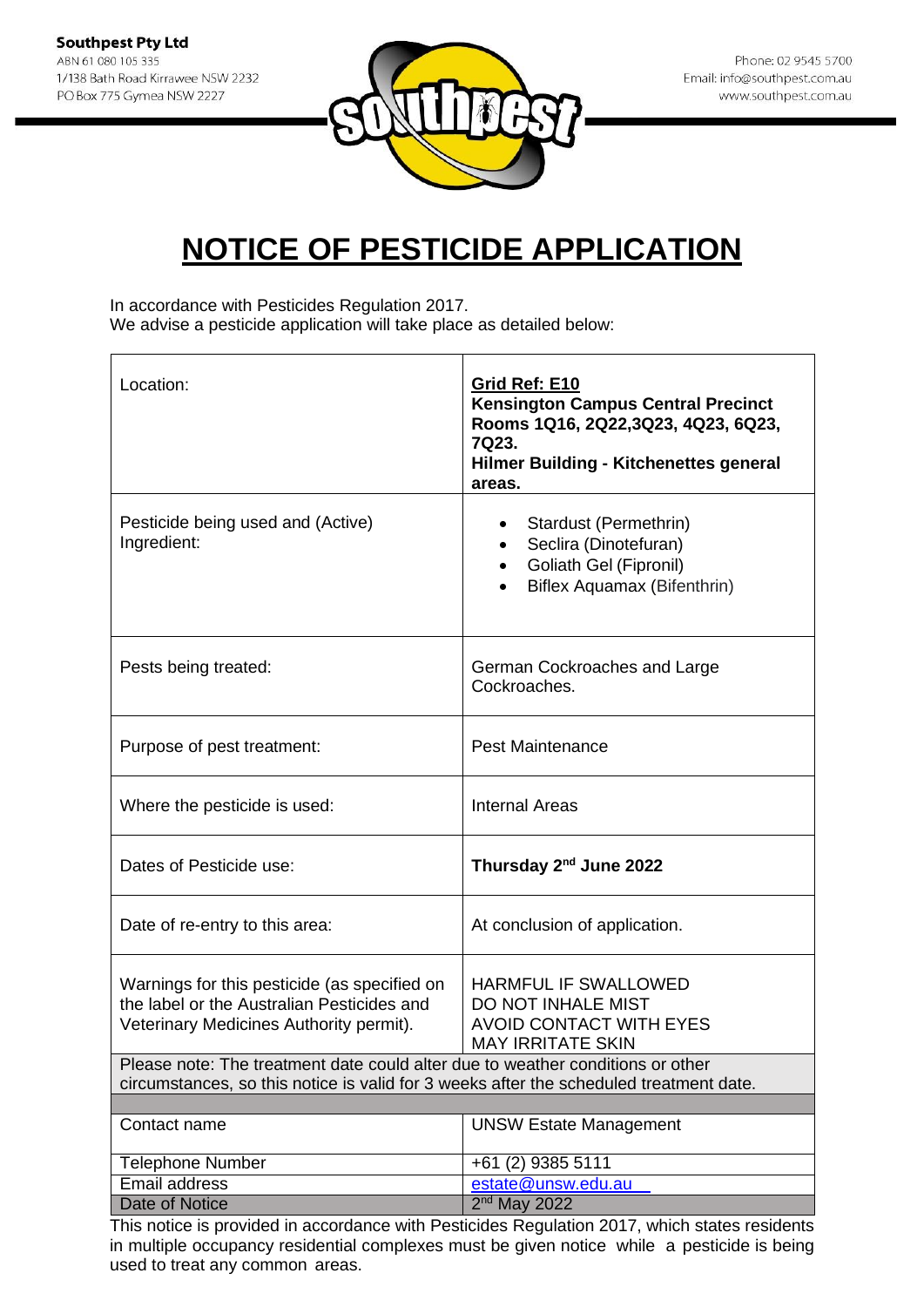

In accordance with Pesticides Regulations 2017. We advise a pesticide application will take place as detailed below:

| Location:                                                                                                                             | Grid Ref: B16<br><b>Kensington Campus Northern</b><br><b>Precinct Rooms LG06</b><br><b>Colombo House</b><br>Kitchenettes in general areas. |  |
|---------------------------------------------------------------------------------------------------------------------------------------|--------------------------------------------------------------------------------------------------------------------------------------------|--|
| Pesticide being used and (Active)<br>Ingredient:                                                                                      | Stardust (Permethrin)<br>Seclira (Dinotefuran)<br>Goliath Gel (Fipronil)<br>$\bullet$<br>Biflex Aquamax (Bifenthrin)                       |  |
| Pests being treated:                                                                                                                  | German Cockroaches and Large<br>Cockroaches.                                                                                               |  |
| Purpose of pest treatment:                                                                                                            | <b>Pest Maintenance</b>                                                                                                                    |  |
| Where the pesticide is used:                                                                                                          | <b>Internal Areas</b>                                                                                                                      |  |
| Dates of Pesticide use:                                                                                                               | Thursday 2 <sup>nd</sup> June 2022                                                                                                         |  |
| Date of re-entry to this area:                                                                                                        | At conclusion of application.                                                                                                              |  |
| Warnings for this pesticide (as specified on<br>the label or the Australian Pesticides and<br>Veterinary Medicines Authority permit). | <b>HARMFUL IF SWALLOWED</b><br>DO NOT INHALE MIST<br><b>AVOID CONTACT WITH EYES</b><br><b>MAY IRRITATE SKIN</b>                            |  |
| Please note: The treatment date could alter due to weather conditions or other                                                        |                                                                                                                                            |  |
| circumstances, so this notice is valid for 3 weeks after the scheduled treatment date.                                                |                                                                                                                                            |  |
| Contact name                                                                                                                          | <b>UNSW Estate Management</b>                                                                                                              |  |
| <b>Telephone Number</b>                                                                                                               | +61 (2) 9385 5111                                                                                                                          |  |
| Email address                                                                                                                         | estate@unsw.edu.au                                                                                                                         |  |
| <b>Date of Notice</b>                                                                                                                 | 2 <sup>nd</sup> May 2022                                                                                                                   |  |
|                                                                                                                                       | This notice is provided in accordance with Pesticides Pequilation 2017, which states residents                                             |  |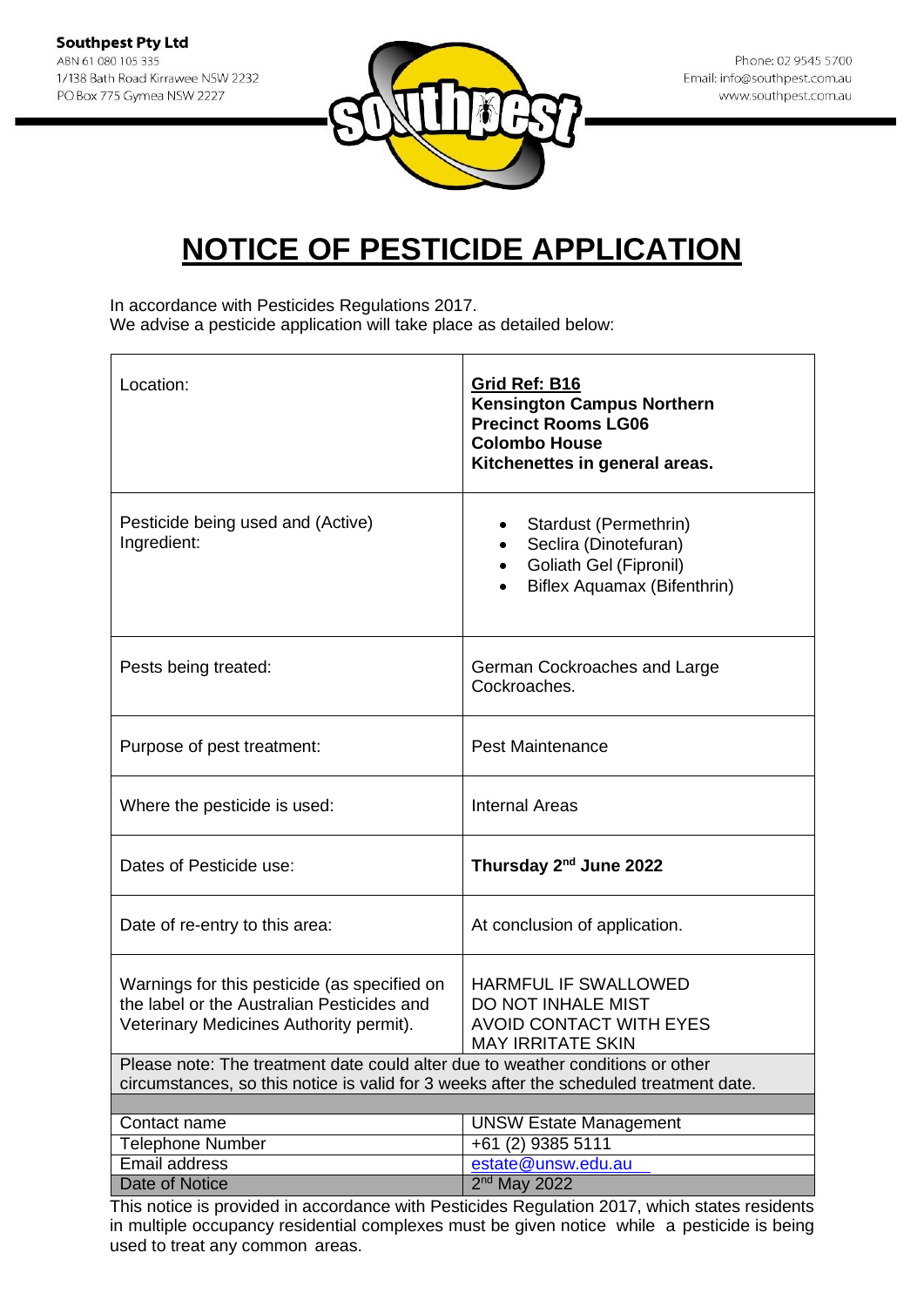

In accordance with Pesticides Regulation 2017. We advise a pesticide application will take place as detailed below:

| Location:                                                                                                                                                                | Grid Ref: C20<br><b>Kensington Campus Northern Precinct</b><br>Rooms LG66, LGQ11<br><b>Morven Brown Building</b><br><b>HDR Common Room, General common</b><br>room with kitchen. |
|--------------------------------------------------------------------------------------------------------------------------------------------------------------------------|----------------------------------------------------------------------------------------------------------------------------------------------------------------------------------|
| Pesticide being used and (Active)<br>Ingredient:                                                                                                                         | Stardust (Permethrin)<br>٠<br>Seclira (Dinotefuran)<br>$\bullet$<br>Goliath Gel (Fipronil)<br>$\bullet$<br>Biflex Aquamax (Bifenthrin)                                           |
| Pests being treated:                                                                                                                                                     | German Cockroaches and Large<br>Cockroaches.                                                                                                                                     |
| Purpose of pest treatment:                                                                                                                                               | <b>Pest Maintenance</b>                                                                                                                                                          |
| Where the pesticide is used:                                                                                                                                             | <b>Internal Areas</b>                                                                                                                                                            |
| Dates of Pesticide use:                                                                                                                                                  | Thursday 2 <sup>nd</sup> June 2022                                                                                                                                               |
| Date of re-entry to this area:                                                                                                                                           | At conclusion of application.                                                                                                                                                    |
| Warnings for this pesticide (as specified on<br>the label or the Australian Pesticides and<br>Veterinary Medicines Authority permit).                                    | <b>HARMFUL IF SWALLOWED</b><br>DO NOT INHALE MIST<br><b>AVOID CONTACT WITH EYES</b><br><b>MAY IRRITATE SKIN</b>                                                                  |
| Please note: The treatment date could alter due to weather conditions or other<br>circumstances, so this notice is valid for 3 weeks after the scheduled treatment date. |                                                                                                                                                                                  |
|                                                                                                                                                                          |                                                                                                                                                                                  |
| Contact name                                                                                                                                                             | <b>UNSW Estate Management</b>                                                                                                                                                    |
| <b>Telephone Number</b>                                                                                                                                                  | +61 (2) 9385 5111                                                                                                                                                                |
| Email address                                                                                                                                                            | estate@unsw.edu.au                                                                                                                                                               |
|                                                                                                                                                                          | $2nd$ May 2022                                                                                                                                                                   |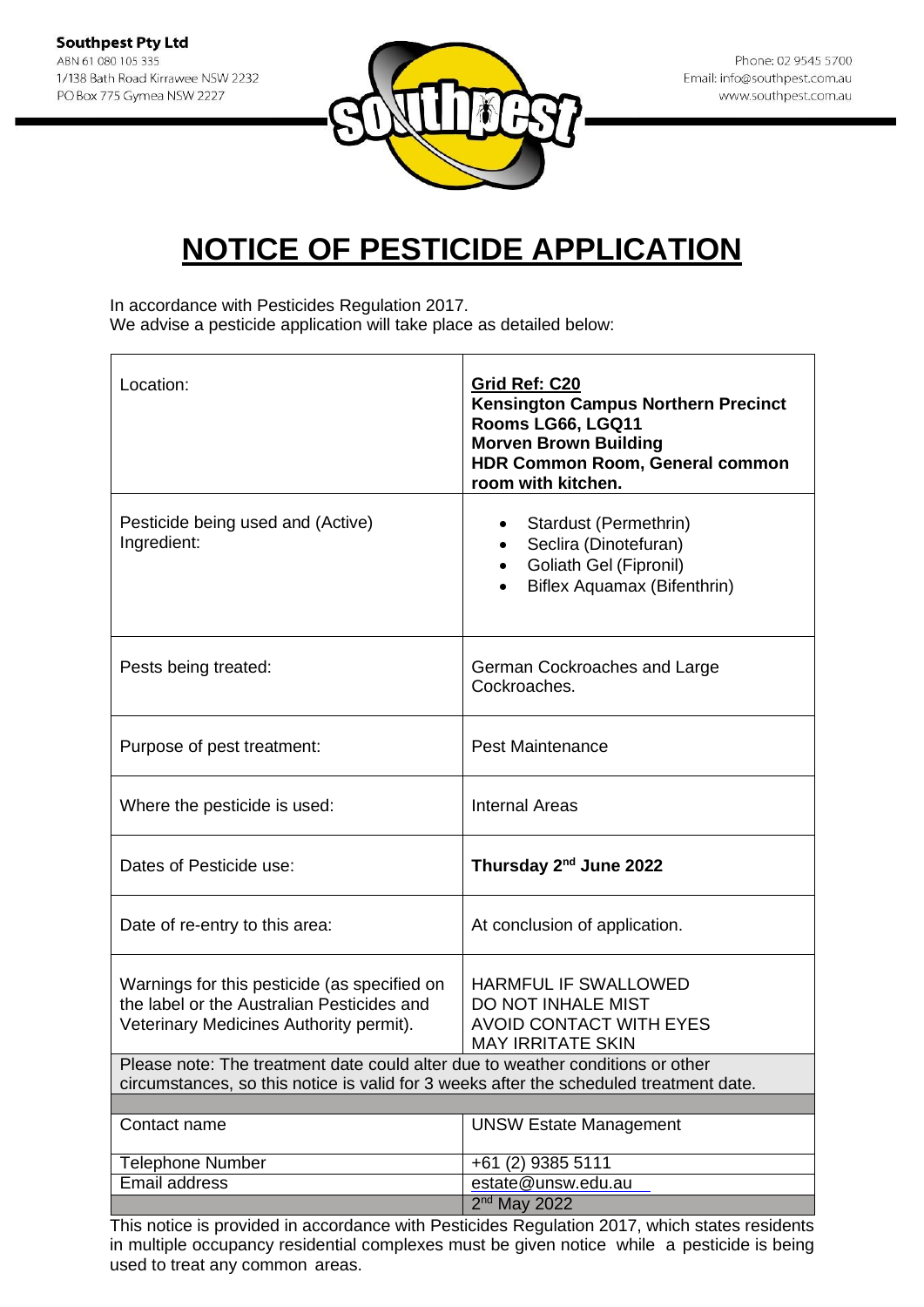

In accordance with Pesticides Regulation 2017. We advise a pesticide application will take place as detailed below:

| Location:                                                                                                                                                                | Grid Ref: C25<br><b>Kensington Campus Eastern Precinct</b><br>Room 206,201,402<br><b>Lowy Building</b><br>Kitchens and common room. |  |
|--------------------------------------------------------------------------------------------------------------------------------------------------------------------------|-------------------------------------------------------------------------------------------------------------------------------------|--|
| Pesticide being used and (Active)<br>Ingredient:                                                                                                                         | Stardust (Permethrin)<br>Seclira (Dinotefuran)<br><b>Goliath Gel (Fipronil)</b><br>Biflex Aquamax (Bifenthrin)                      |  |
| Pests being treated                                                                                                                                                      | German Cockroaches and Large<br>Cockroaches.                                                                                        |  |
| Purpose of pest treatment                                                                                                                                                | <b>Pest Maintenance</b>                                                                                                             |  |
| Where the pesticide is used:                                                                                                                                             | <b>Internal Areas</b>                                                                                                               |  |
| Dates of Pesticide use:                                                                                                                                                  | Thursday 2 <sup>nd</sup> June 2022                                                                                                  |  |
| Date of re-entry to this area:                                                                                                                                           | At conclusion of application.                                                                                                       |  |
| Warnings for this pesticide (as specified on<br>the label or the Australian Pesticides and<br>Veterinary Medicines Authority permit).                                    | HARMFUL IF SWALLOWED<br>DO NOT INHALE MIST<br><b>AVOID CONTACT WITH EYES</b><br><b>MAY IRRITATE SKIN</b>                            |  |
| Please note: The treatment date could alter due to weather conditions or other<br>circumstances, so this notice is valid for 3 weeks after the scheduled treatment date. |                                                                                                                                     |  |
|                                                                                                                                                                          |                                                                                                                                     |  |
| Contact name                                                                                                                                                             | <b>UNSW Estate</b><br>Management                                                                                                    |  |
| <b>Telephone Number</b>                                                                                                                                                  | $+61(2)$ 9385 5111                                                                                                                  |  |
| <b>Email address</b>                                                                                                                                                     | estate@unsw.edu.au                                                                                                                  |  |
| 8 <sup>th</sup>                                                                                                                                                          | 2 <sup>nd</sup> May 2022                                                                                                            |  |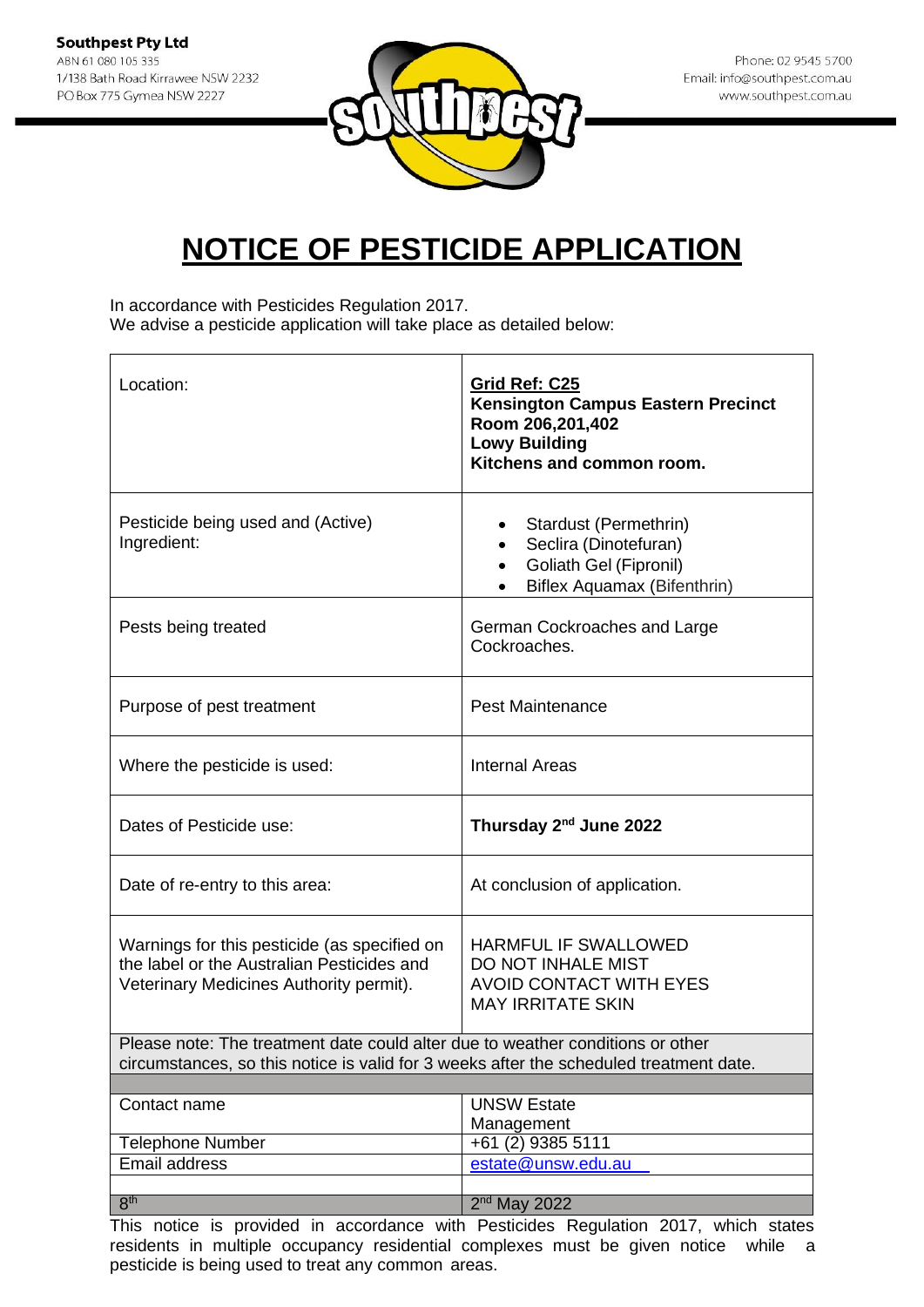

In accordance with Pesticides Regulation 2017. We advise a pesticide application will take place as detailed below:

| Location:                                                                                                                                                                | Grid Ref: C27<br><b>Kensington Campus Eastern Precinct</b><br>Rooms 267, 360, 457, 575, 639<br><b>Wallace Wurth Building</b><br><b>Kitchenette/Common Room</b> |  |
|--------------------------------------------------------------------------------------------------------------------------------------------------------------------------|----------------------------------------------------------------------------------------------------------------------------------------------------------------|--|
| Pesticide being used and (Active)<br>Ingredient:                                                                                                                         | Stardust (Permethrin)<br>Seclira (Dinotefuran)<br><b>Goliath Gel (Fipronil)</b><br>Biflex Aquamax (Bifenthrin)                                                 |  |
| Pests being treated:                                                                                                                                                     | German Cockroaches and Large<br>Cockroaches.                                                                                                                   |  |
| Purpose of pest treatment:                                                                                                                                               | <b>Pest Maintenance</b>                                                                                                                                        |  |
| Where the pesticide is used:                                                                                                                                             | <b>Internal Areas</b>                                                                                                                                          |  |
| Dates of Pesticide use:                                                                                                                                                  | Thursday 2 <sup>nd</sup> June 2022                                                                                                                             |  |
| Date of re-entry to this area:                                                                                                                                           | At conclusion of application:                                                                                                                                  |  |
| Warnings for this pesticide (as specified on<br>the label or the Australian Pesticides and<br>Veterinary Medicines Authority permit).                                    | <b>HARMFUL IF SWALLOWED</b><br>DO NOT INHALE MIST<br><b>AVOID CONTACT WITH EYES</b><br><b>MAY IRRITATE SKIN</b>                                                |  |
| Please note: The treatment date could alter due to weather conditions or other<br>circumstances, so this notice is valid for 3 weeks after the scheduled treatment date. |                                                                                                                                                                |  |
|                                                                                                                                                                          |                                                                                                                                                                |  |
| Contact name                                                                                                                                                             | <b>UNSW Estate Management</b>                                                                                                                                  |  |
| <b>Telephone Number</b>                                                                                                                                                  | +61 (2) 9385 5111                                                                                                                                              |  |
| Email address                                                                                                                                                            | estate@unsw.edu.au                                                                                                                                             |  |
| Date of Notice                                                                                                                                                           | $2nd$ May 2022                                                                                                                                                 |  |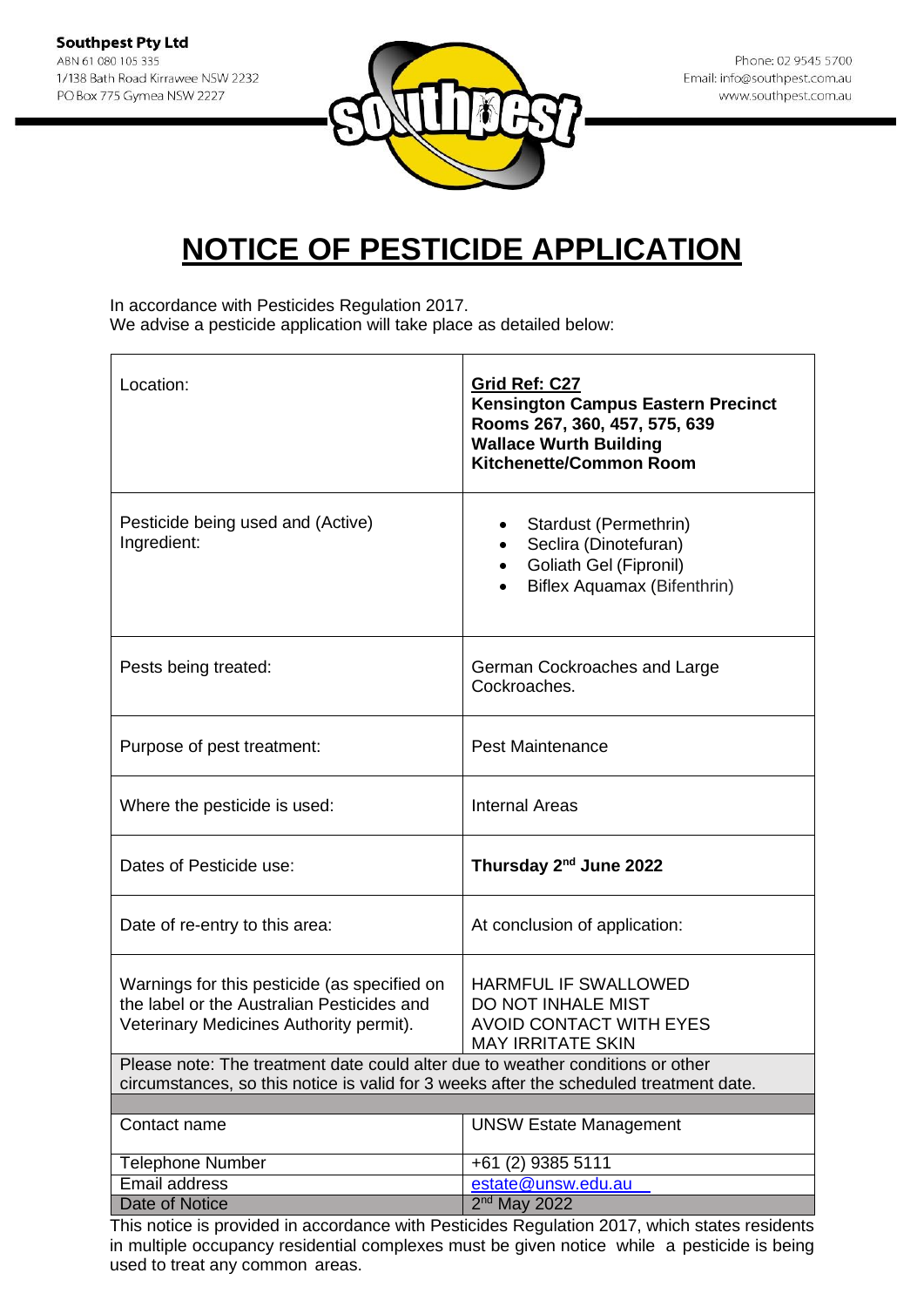

In accordance with Pesticides Regulation 2017.

We advise a pesticide application will take place as detailed below:

| Location:                                                                                                                                                                                                        | Grid Ref: D16<br><b>Main Commercial Kitchen Level 1 Room 102</b>                                                                                                                                             |
|------------------------------------------------------------------------------------------------------------------------------------------------------------------------------------------------------------------|--------------------------------------------------------------------------------------------------------------------------------------------------------------------------------------------------------------|
|                                                                                                                                                                                                                  |                                                                                                                                                                                                              |
| Pesticide being used:                                                                                                                                                                                            | Stardust (Permethrin)<br>Seclira (Dinotefuran)<br>Goliath Gel (Fipronil)<br>$\bullet$<br>Rodenthor (Brodifacoum)<br>Ditrac (Brodifacoum)<br>Biflex Aquamax (Bifenthrin)                                      |
| Pests being treated:                                                                                                                                                                                             | German Cockroaches, Large Cockroaches, Flying Insects<br>& Rodents.                                                                                                                                          |
| Purpose of pest treatment:                                                                                                                                                                                       | <b>Pest Maintenance</b>                                                                                                                                                                                      |
| Where the pesticide is used:                                                                                                                                                                                     | Internal Areas.                                                                                                                                                                                              |
| Dates of Pesticide use:                                                                                                                                                                                          | Thursday 2 <sup>nd</sup> June 2022                                                                                                                                                                           |
| Date of re-entry to this area:                                                                                                                                                                                   | At conclusion of application.                                                                                                                                                                                |
| Warnings for this pesticide (as<br>specified on the label or the<br>Australian Pesticides and Veterinary<br>Medicines Authority permit).<br>this notice is valid for 3 weeks after the scheduled treatment date. | HARMFUL IF SWALLOWED<br>DO NOT INHALE MIST<br><b>AVOID CONTACT WITH EYES</b><br><b>MAY IRRITATE SKIN</b><br>Please note: The treatment date could alter due to weather conditions or other circumstances, so |
| Contact name                                                                                                                                                                                                     | <b>UNSW Estate Management</b>                                                                                                                                                                                |
|                                                                                                                                                                                                                  |                                                                                                                                                                                                              |
| Telephone Number                                                                                                                                                                                                 | +61 (2) 9385 5111                                                                                                                                                                                            |
| <b>Email address</b><br>Date of Notice                                                                                                                                                                           | estate@unsw.edu.au<br>1 <sup>st</sup> May 2022                                                                                                                                                               |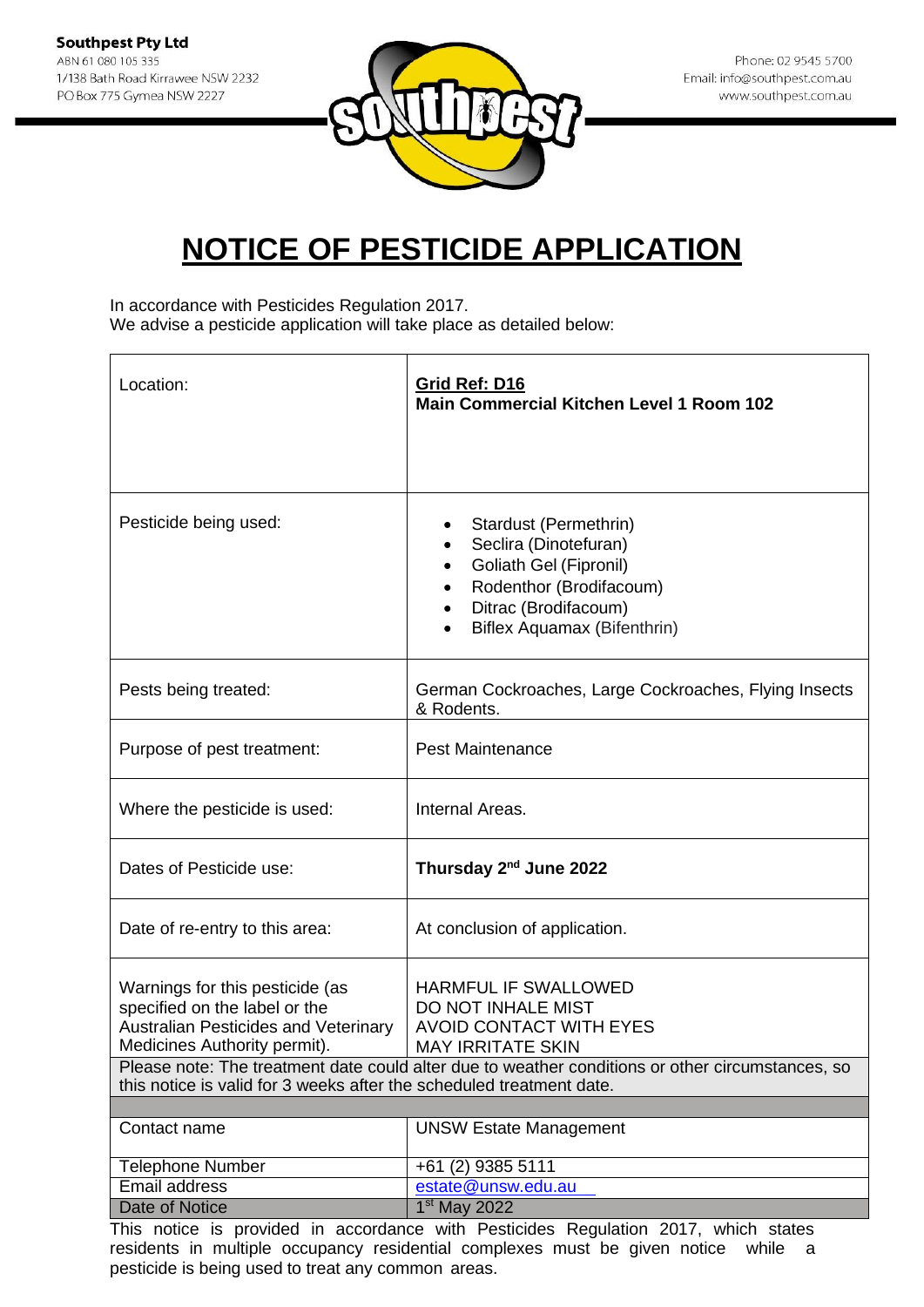

In accordance with Pesticides Regulation 2017. We advise a pesticide application will take place as detailed below:

| Location:                                                                                                                                                                | Grid Ref: D26<br><b>Biological Science</b><br><b>Eastern Precinct</b><br><b>Rooms 2170</b><br>Kitchenettes in general area         |  |
|--------------------------------------------------------------------------------------------------------------------------------------------------------------------------|------------------------------------------------------------------------------------------------------------------------------------|--|
| Pesticide being used and (Active)<br>Ingredient:                                                                                                                         | Stardust (Permethrin)<br>$\bullet$<br>Seclira (Dinotefuran)<br><b>Goliath Gel (Fipronil)</b><br><b>Biflex Aquamax (Bifenthrin)</b> |  |
| Pests being treated:                                                                                                                                                     | German Cockroaches and Large<br>Cockroaches.                                                                                       |  |
| Purpose of pest treatment:                                                                                                                                               | <b>Pest Maintenance</b>                                                                                                            |  |
| Where the pesticide is used:                                                                                                                                             | <b>Internal Areas</b>                                                                                                              |  |
| Dates of Pesticide use:                                                                                                                                                  | Thursday 2 <sup>nd</sup> June 2022                                                                                                 |  |
| Date of re-entry to this area:                                                                                                                                           | At conclusion of application                                                                                                       |  |
| Warnings for this pesticide (as specified on<br>the label or the Australian Pesticides and<br>Veterinary Medicines Authority permit).                                    | HARMFUL IF SWALLOWED<br>DO NOT INHALE MIST<br><b>AVOID CONTACT WITH EYES</b><br><b>MAY IRRITATE SKIN</b>                           |  |
| Please note: The treatment date could alter due to weather conditions or other<br>circumstances, so this notice is valid for 3 weeks after the scheduled treatment date. |                                                                                                                                    |  |
| Contact name                                                                                                                                                             | <b>UNSW Estate Management</b>                                                                                                      |  |
| <b>Telephone Number</b>                                                                                                                                                  | +61 (2) 9385 5111                                                                                                                  |  |
| Email address                                                                                                                                                            | estate@unsw.edu.au                                                                                                                 |  |
| Date of Notice<br>Thie notion<br>in provided in an<br>unit                                                                                                               | $2nd$ May 2022<br>Doctioidee Dequision 2017<br>which                                                                               |  |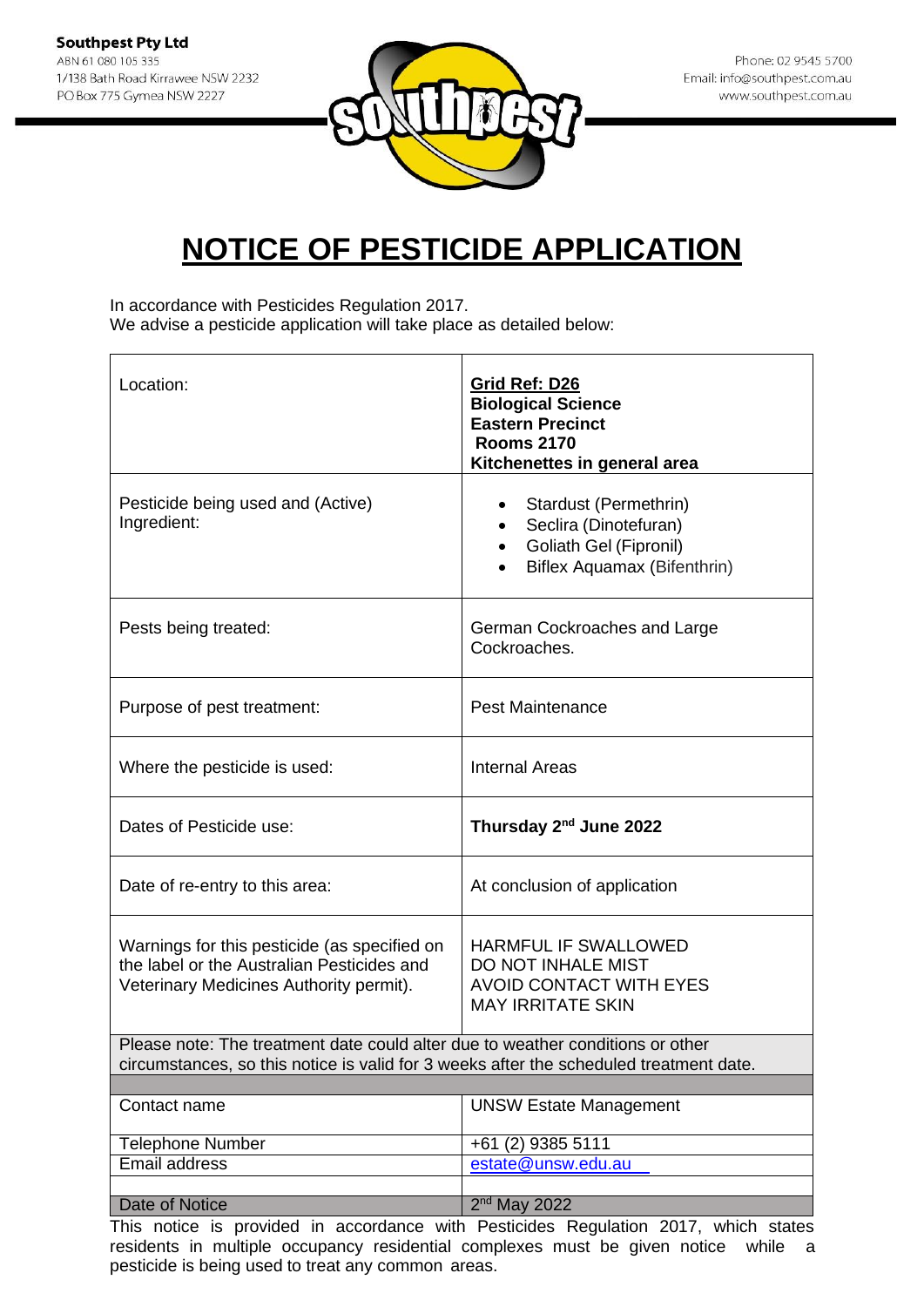

In accordance with Pesticides Regulation 2017. We advise a pesticide application will take place as detailed below:

| Location:                                                                                                                                                                | Grid Ref: E6<br><b>Kensington Campus</b><br>Rooms G17, G17A, G17B, G17C, G17D,<br>G17F, G19A, G19B<br>Round House - ARC tenancy and<br>commercial kitchen. |  |
|--------------------------------------------------------------------------------------------------------------------------------------------------------------------------|------------------------------------------------------------------------------------------------------------------------------------------------------------|--|
| Pesticide being used and (Active)<br>Ingredient:                                                                                                                         | Stardust (Permethin)<br>Seclira (Dinotefuran)<br>$\bullet$<br><b>Goliath Gel (Fipronil)</b><br>$\bullet$<br>Biflex Aquamax (Bifenthrin)<br>$\bullet$       |  |
| Pests being treated:                                                                                                                                                     | German Cockroaches and Large<br>Cockroaches.                                                                                                               |  |
| Purpose of pest treatment:                                                                                                                                               | <b>Pest Maintenance</b>                                                                                                                                    |  |
| Where the pesticide is used:                                                                                                                                             | <b>Internal Areas</b>                                                                                                                                      |  |
| Dates of Pesticide use:                                                                                                                                                  | Thursday 2 <sup>nd</sup> June 2022                                                                                                                         |  |
| Date of re-entry to this area:                                                                                                                                           | At conclusion of application.                                                                                                                              |  |
| Warnings for this pesticide (as specified on<br>the label or the Australian Pesticides and<br>Veterinary Medicines Authority permit).                                    | HARMFUL IF SWALLOWED<br>DO NOT INHALE MIST<br><b>AVOID CONTACT WITH EYES</b><br><b>MAY IRRITATE SKIN</b>                                                   |  |
| Please note: The treatment date could alter due to weather conditions or other<br>circumstances, so this notice is valid for 3 weeks after the scheduled treatment date. |                                                                                                                                                            |  |
|                                                                                                                                                                          |                                                                                                                                                            |  |
| Contact name                                                                                                                                                             | <b>UNSW Estate Management</b>                                                                                                                              |  |
| <b>Telephone Number</b>                                                                                                                                                  | +61 (2) 9385 5111                                                                                                                                          |  |
| Email address                                                                                                                                                            | estate@unsw.edu.au                                                                                                                                         |  |
| Date of Notice                                                                                                                                                           | $2nd$ May 2022                                                                                                                                             |  |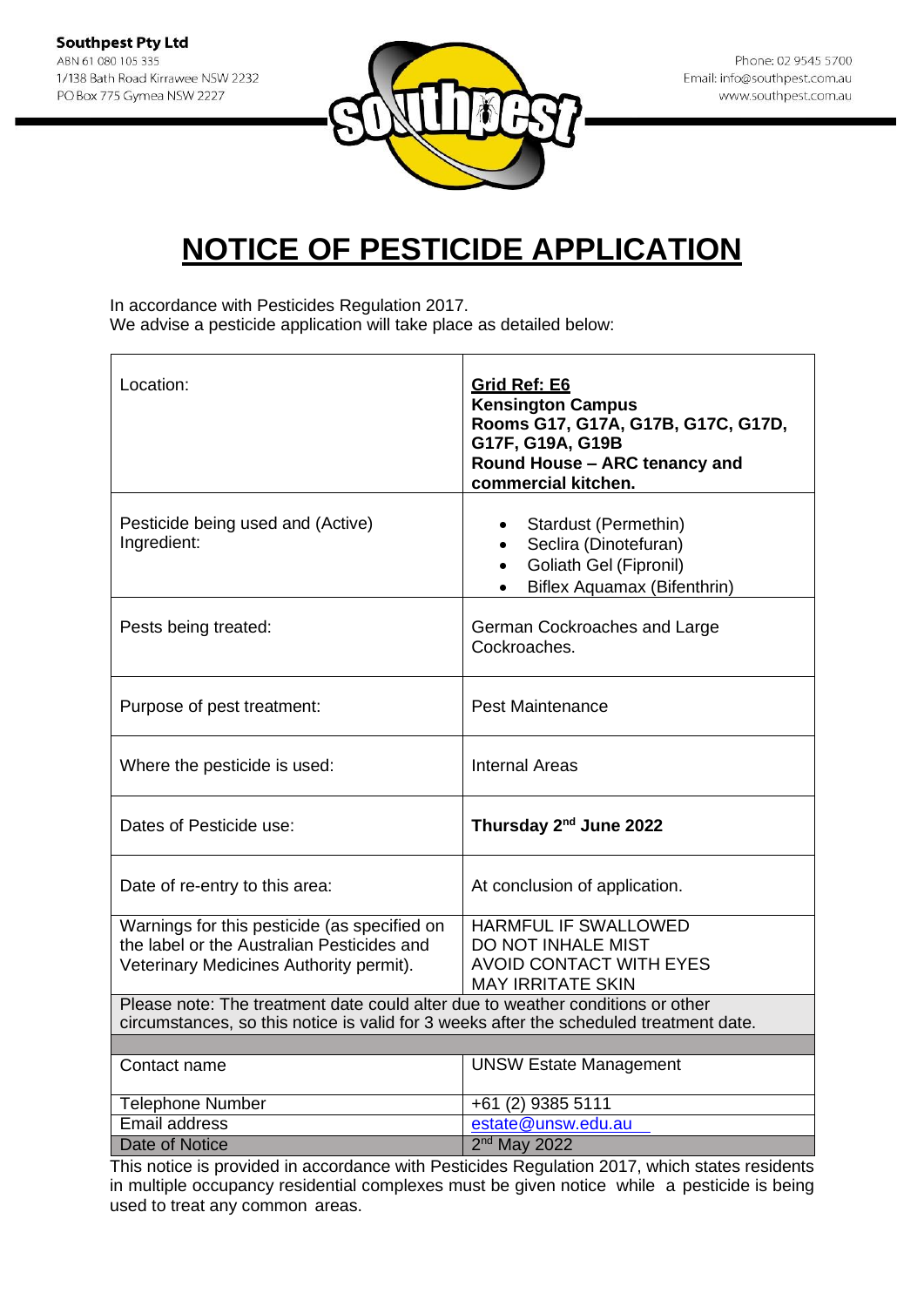

In accordance with Pesticides Regulation 2017. We advise a pesticide application will take place as detailed below:

| Location:                                                                                                                                                                | Grid Ref: E12<br><b>Kensington Campus Central Precinct</b><br>Rooms 125, 126<br>UNSW Business School - E12 L1 & L2,<br>Kitchenettes general areas. |
|--------------------------------------------------------------------------------------------------------------------------------------------------------------------------|----------------------------------------------------------------------------------------------------------------------------------------------------|
| Pesticide being used and (Active)<br>Ingredient:                                                                                                                         | Stardust Permethrin)<br>Seclira (Dinotefuran)<br>Goliath Gel (Fipronil)<br>Biflex Aquamax (Bifenthrin)                                             |
| Pests being treated:                                                                                                                                                     | German Cockroaches and Large<br>Cockroaches.                                                                                                       |
| Purpose of pest treatment:                                                                                                                                               | <b>Pest Maintenance</b>                                                                                                                            |
| Where the pesticide is used:                                                                                                                                             | <b>Internal Areas</b>                                                                                                                              |
| Dates of Pesticide use:                                                                                                                                                  | Thursday 2 <sup>nd</sup> June 2022                                                                                                                 |
| Date of re-entry to this area:                                                                                                                                           | At conclusion of treatment.                                                                                                                        |
| Warnings for this pesticide (as specified on<br>the label or the Australian Pesticides and<br>Veterinary Medicines Authority permit).                                    | <b>HARMFUL IF SWALLOWED</b><br>DO NOT INHALE MIST<br><b>AVOID CONTACT WITH EYES</b><br><b>MAY IRRITATE SKIN</b>                                    |
| Please note: The treatment date could alter due to weather conditions or other<br>circumstances, so this notice is valid for 3 weeks after the scheduled treatment date. |                                                                                                                                                    |
| Contact name                                                                                                                                                             | <b>UNSW Estate Management</b>                                                                                                                      |
|                                                                                                                                                                          |                                                                                                                                                    |
| <b>Telephone Number</b>                                                                                                                                                  | +61 (2) 9385 5111                                                                                                                                  |
| Email address<br>Date of Notice                                                                                                                                          | estate@unsw.edu.au<br>$2nd$ May 2022                                                                                                               |
|                                                                                                                                                                          |                                                                                                                                                    |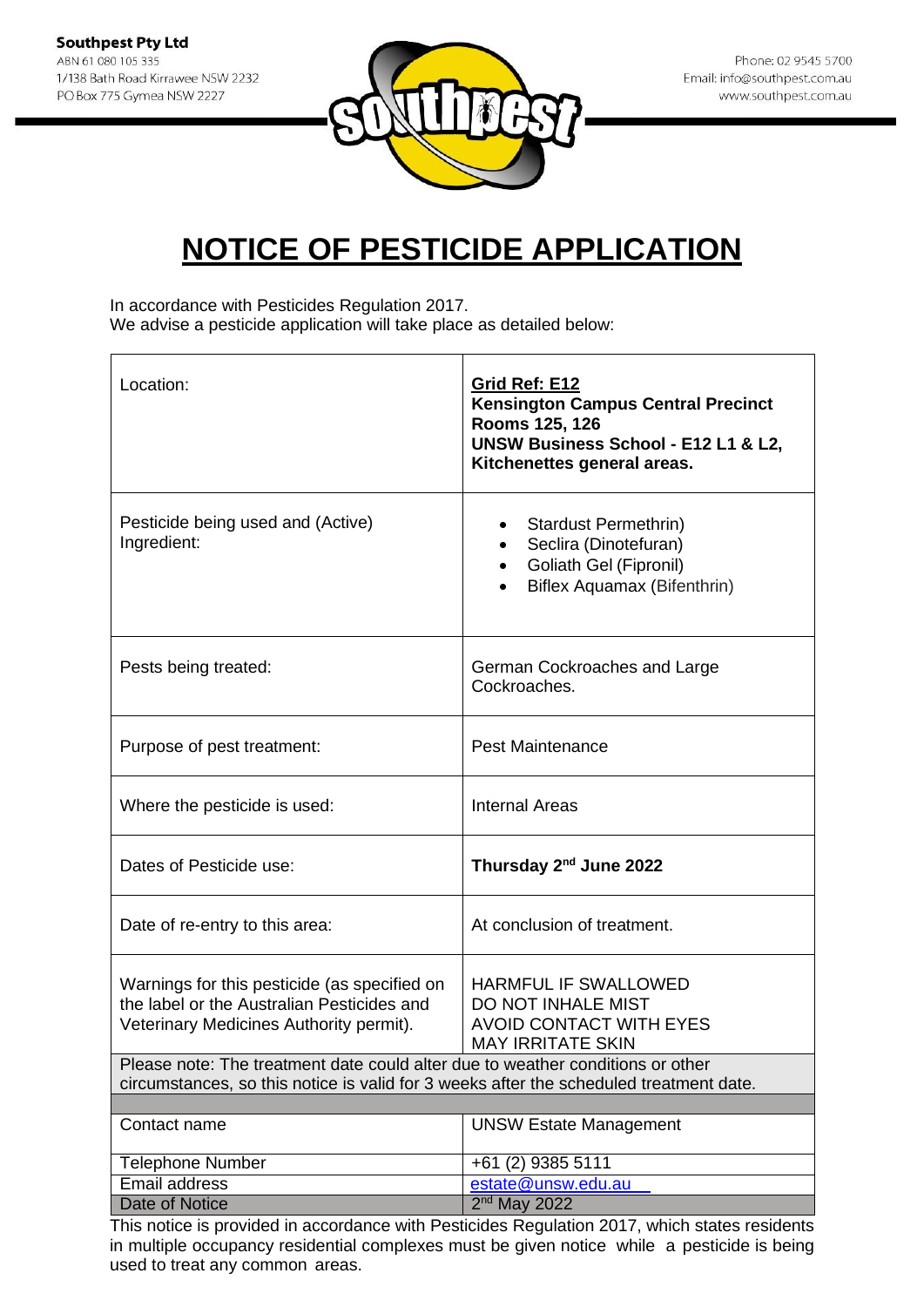

In accordance with Pesticides Regulation 2017. We advise a pesticide application will take place as detailed below:

| Location:                                                                                                                                                                | Grid Ref: E15<br><b>Kensington Campus Central Precinct</b><br>Room G043<br><b>Quad Building - Kitchenettes general</b><br>areas. |
|--------------------------------------------------------------------------------------------------------------------------------------------------------------------------|----------------------------------------------------------------------------------------------------------------------------------|
| Pesticide being used and (Active)<br>Ingredient:                                                                                                                         | Stardust (Permethrin)<br>Seclira (Dinotefuran)<br>Goliath Gel (Fipronil)<br>Biflex Aquamax (Bifenthrin)                          |
| Pests being treated:                                                                                                                                                     | German Cockroaches and Large<br>Cockroaches.                                                                                     |
| Purpose of pest treatment:                                                                                                                                               | <b>Pest Maintenance</b>                                                                                                          |
| Where the pesticide is used:                                                                                                                                             | <b>Internal Areas</b>                                                                                                            |
| Dates of Pesticide use:                                                                                                                                                  | Thursday 2 <sup>nd</sup> June 2022                                                                                               |
| Date of re-entry to this area:                                                                                                                                           | At conclusion of application.                                                                                                    |
| Warnings for this pesticide (as specified on<br>the label or the Australian Pesticides and<br>Veterinary Medicines Authority permit).                                    | HARMFUL IF SWALLOWED<br>DO NOT INHALE MIST<br><b>AVOID CONTACT WITH EYES</b><br><b>MAY IRRITATE SKIN</b>                         |
| Please note: The treatment date could alter due to weather conditions or other<br>circumstances, so this notice is valid for 3 weeks after the scheduled treatment date. |                                                                                                                                  |
|                                                                                                                                                                          |                                                                                                                                  |
| Contact name                                                                                                                                                             | <b>UNSW Estate Management</b>                                                                                                    |
| <b>Telephone Number</b>                                                                                                                                                  | +61 (2) 9385 5111                                                                                                                |
| Email address                                                                                                                                                            | estate@unsw.edu.au                                                                                                               |
| Date of Notice                                                                                                                                                           | $2nd$ May 2022<br>This notice is provided in accordance with Pesticides Pequilation 2017, which states residents                 |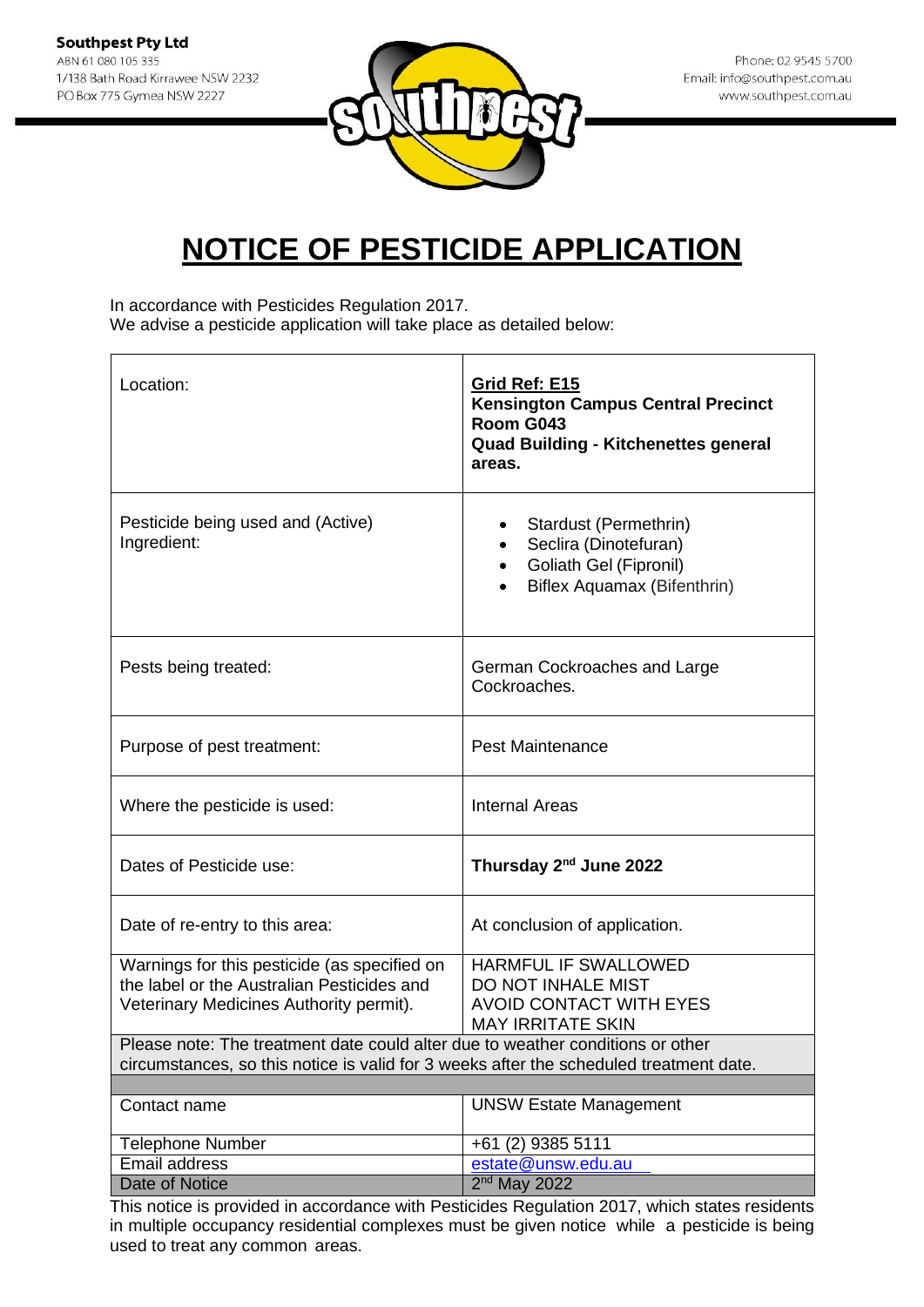

In accordance with Pesticides Regulation 2017. We advise a pesticide application will take place as detailed below:

| Location:                                                                                                                                                                | Grid Ref: F8<br><b>Kensington Campus Western Precinct</b><br>Rooms G29, 102A, 251<br>Law Building - Kitchenette/Tea Room          |
|--------------------------------------------------------------------------------------------------------------------------------------------------------------------------|-----------------------------------------------------------------------------------------------------------------------------------|
| Pesticide being used and (Active)<br>Ingredient:                                                                                                                         | Stardust (Permethrin)<br>Seclira (Dinotefuran)<br>$\bullet$<br>Goliath Gel (Fipronil)<br>$\bullet$<br>Biflex Aquamax (Bifenthrin) |
| Pests being treated:                                                                                                                                                     | German Cockroaches and Large<br>Cockroaches.                                                                                      |
| Purpose of pest treatment:                                                                                                                                               | <b>Pest Maintenance</b>                                                                                                           |
| Where the pesticide is used:                                                                                                                                             | <b>Internal Areas</b>                                                                                                             |
| Dates of Pesticide use:                                                                                                                                                  | Thursday 2 <sup>nd</sup> June 2022                                                                                                |
| Date of re-entry to this area:                                                                                                                                           | At conclusion of application                                                                                                      |
| Warnings for this pesticide (as specified on<br>the label or the Australian Pesticides and<br>Veterinary Medicines Authority permit).                                    | <b>HARMFUL IF SWALLOWED</b><br>DO NOT INHALE MIST<br><b>AVOID CONTACT WITH EYES</b><br><b>MAY IRRITATE SKIN</b>                   |
| Please note: The treatment date could alter due to weather conditions or other<br>circumstances, so this notice is valid for 3 weeks after the scheduled treatment date. |                                                                                                                                   |
|                                                                                                                                                                          |                                                                                                                                   |
| Contact name                                                                                                                                                             | <b>UNSW Estate Management</b>                                                                                                     |
| <b>Telephone Number</b>                                                                                                                                                  | +61 (2) 9385 5111                                                                                                                 |
| Email address                                                                                                                                                            | estate@unsw.edu.au                                                                                                                |
|                                                                                                                                                                          |                                                                                                                                   |
| Date of Notice                                                                                                                                                           | $2nd$ May 2022<br>This notice is provided in accordance with Posticides Pequlation 2017, which states                             |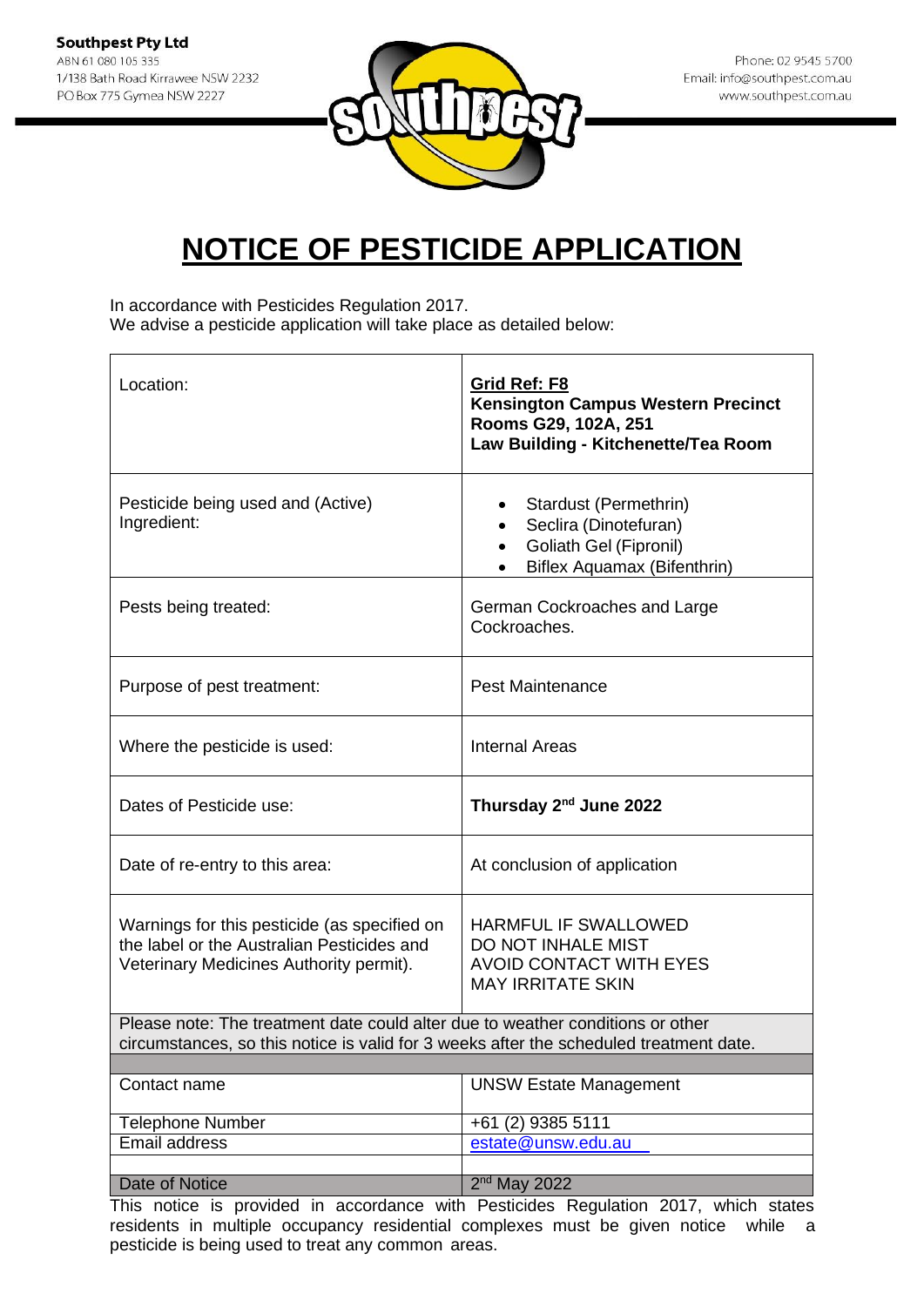**Southpest Pty Ltd** ABN 61 080 105 335 1/138 Bath Road Kirrawee NSW 2232 PO Box 775 Gymea NSW 2227



Phone: 02 9545 5700 Email: info@southpest.com.au www.southpest.com.au

## **NOTICE OF PESTICIDE APPLICATION**

In accordance with Pesticides Regulation 2017.

We advise a pesticide application will take place as detailed below:

| Location:                                                                                                                                                                | <b>Kensington Campus Eastern Precinct</b><br>Bar, 1103 Self Serve Station, 1106 Reheat Kitchen,<br>1107 Dining Room/Lounge, 1108 Undercover Dining,<br>1115 Service Corridor, 11Q03<br><b>Library Building - The Lounge</b> |
|--------------------------------------------------------------------------------------------------------------------------------------------------------------------------|-----------------------------------------------------------------------------------------------------------------------------------------------------------------------------------------------------------------------------|
| Pesticide being used and (Active)<br>Ingredient:                                                                                                                         | Stardust (Permethrin)<br>Seclira (Dinotefuran)<br><b>Goliath Gel (Fipronil)</b><br>$\bullet$<br>Temprid SC (Beta-Cyfluthrin and Imidacloprid)<br>$\bullet$<br><b>Biflex Aquamax (Bifenthrin)</b>                            |
| Pests being treated:                                                                                                                                                     | German Cockroaches, Large Cockroaches & Ants                                                                                                                                                                                |
| Purpose of pest treatment:                                                                                                                                               | <b>Pest Maintenance</b>                                                                                                                                                                                                     |
| Where the pesticide is used:                                                                                                                                             | <b>Internal Areas</b>                                                                                                                                                                                                       |
| Dates of Pesticide use:                                                                                                                                                  | Thursday 2 <sup>nd</sup> June 2022                                                                                                                                                                                          |
| Date of re-entry to this area:                                                                                                                                           | At conclusion of application                                                                                                                                                                                                |
| Warnings for this pesticide (as                                                                                                                                          | HARMFUL IF SWALLOWED                                                                                                                                                                                                        |
| specified on the label or the                                                                                                                                            | DO NOT INHALE MIST                                                                                                                                                                                                          |
| <b>Australian Pesticides and Veterinary</b>                                                                                                                              | <b>AVOID CONTACT WITH EYES</b>                                                                                                                                                                                              |
| <b>Medicines Authority permit</b>                                                                                                                                        | <b>MAY IRRITATE SKIN</b>                                                                                                                                                                                                    |
| Please note: The treatment date could alter due to weather conditions or other circumstances, so<br>this notice is valid for 3 weeks after the scheduled treatment date. |                                                                                                                                                                                                                             |
|                                                                                                                                                                          |                                                                                                                                                                                                                             |
| Contact name                                                                                                                                                             | <b>UNSW Estate Management</b>                                                                                                                                                                                               |
| <b>Telephone Number</b>                                                                                                                                                  | +61 (2) 9385 5111                                                                                                                                                                                                           |
| Email address                                                                                                                                                            | estate@unsw.edu.au                                                                                                                                                                                                          |
| <b>Date of Notice</b>                                                                                                                                                    | 2 <sup>nd</sup> May 2022                                                                                                                                                                                                    |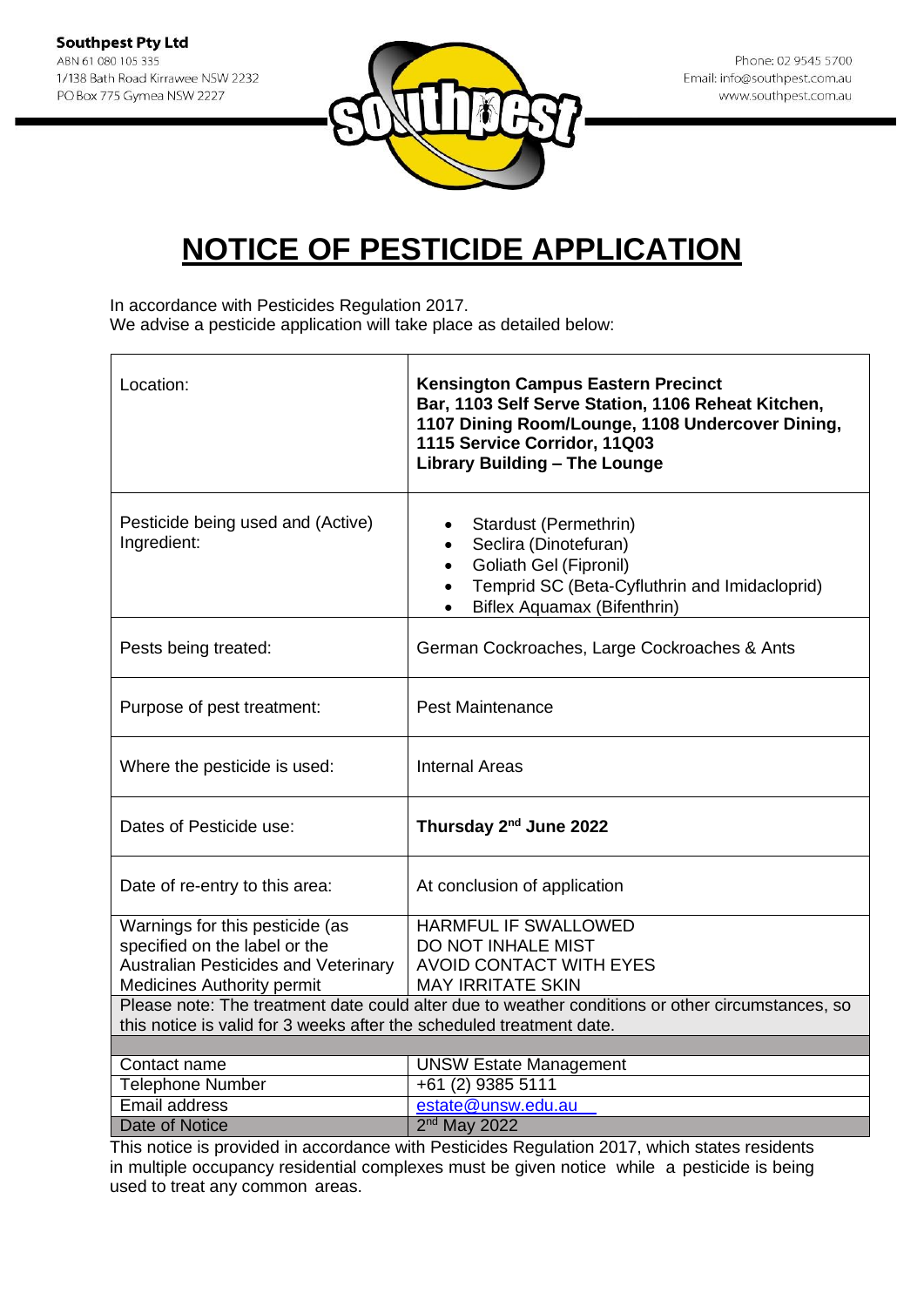

In accordance with Pesticides Regulation 2017. We advise a pesticide application will take place as detailed below:

| Location:                                                                              | Grid Ref: F21<br><b>Kensington Campus Eastern Precinct</b><br>Rooms 203, 221 & 262<br>Library Building x 2 - near Biblio Cafe<br>and near goods lift - level 2 |
|----------------------------------------------------------------------------------------|----------------------------------------------------------------------------------------------------------------------------------------------------------------|
| Pesticide being used and (Active)<br>Ingredient:                                       | Stardust (Permethrin)<br>Seclira (Dinotefuran)<br>• Goliath Gel (Fipronil<br>Biflex Aquamax (Bifenthrin)                                                       |
| Pests being treated:                                                                   | German Cockroaches and Large<br>Cockroaches.                                                                                                                   |
| Purpose of pest treatment:                                                             | <b>Pest Maintenance</b>                                                                                                                                        |
| Where the pesticide is used:                                                           | <b>Internal Areas</b>                                                                                                                                          |
| Dates of Pesticide use:                                                                | Thursday 2 <sup>nd</sup> June 2022                                                                                                                             |
| Date of re-entry to this area:                                                         | Areas must be vacated during treatment<br>and for 2 hours afterwards.                                                                                          |
| Please note: The treatment date could alter due to weather conditions or other         |                                                                                                                                                                |
| circumstances, so this notice is valid for 3 weeks after the scheduled treatment date. |                                                                                                                                                                |
| Contact name                                                                           | <b>UNSW Estate Management</b>                                                                                                                                  |
| <b>Telephone Number</b>                                                                | $+61$ (2) 9385 5111                                                                                                                                            |
| Email address                                                                          | estate@unsw.edu.au                                                                                                                                             |
| <b>Date of Notice</b>                                                                  | 2 <sup>nd</sup> May 2022                                                                                                                                       |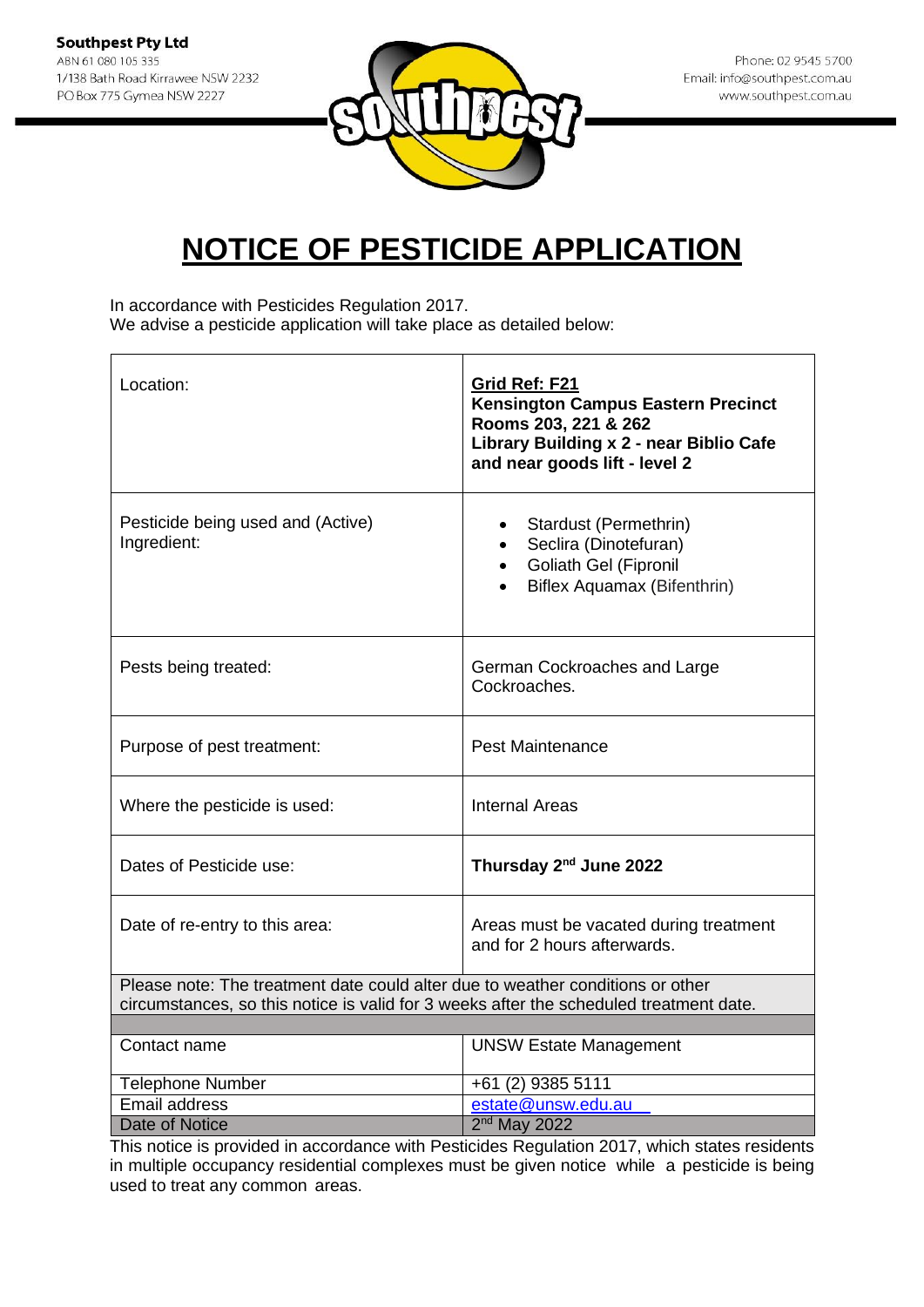

In accordance with Pesticides Regulation 2017. We advise a pesticide application will take place as detailed below:

| Location:                                                                                                                                                                | Grid Ref: F23<br><b>Kensington Campus Eastern Precinct</b><br>Room IQ14<br><b>Matthews Building</b><br><b>Student Reheat Station</b> |
|--------------------------------------------------------------------------------------------------------------------------------------------------------------------------|--------------------------------------------------------------------------------------------------------------------------------------|
| Pesticide being used and (Active)<br>Ingredient:                                                                                                                         | Stardust (Permethrin)<br>Seclira (Dinotefuran)<br>Goliath Gel (Fipronil)<br>Biflex Aquamax (Bifenthrin)                              |
| Pests being treated:                                                                                                                                                     | German Cockroaches and Large<br>Cockroaches.                                                                                         |
| Purpose of pest treatment:                                                                                                                                               | <b>Pest Maintenance</b>                                                                                                              |
| Where the pesticide is used:                                                                                                                                             | <b>Internal Areas</b>                                                                                                                |
| Dates of Pesticide use:                                                                                                                                                  | Thursday 2 <sup>nd</sup> June 2022                                                                                                   |
| Date of re-entry to this area:                                                                                                                                           | At conclusion of application.                                                                                                        |
| Warnings for this pesticide (as specified on<br>the label or the Australian Pesticides and<br>Veterinary Medicines Authority permit).                                    | <b>HARMFUL IF SWALLOWED</b><br>DO NOT INHALE MIST<br><b>AVOID CONTACT WITH EYES</b><br><b>MAY IRRITATE SKIN</b>                      |
| Please note: The treatment date could alter due to weather conditions or other<br>circumstances, so this notice is valid for 3 weeks after the scheduled treatment date. |                                                                                                                                      |
|                                                                                                                                                                          |                                                                                                                                      |
| Contact name                                                                                                                                                             | <b>UNSW Estate Management</b>                                                                                                        |
| <b>Telephone Number</b>                                                                                                                                                  | +61 (2) 9385 5111                                                                                                                    |
| Email address                                                                                                                                                            | estate@unsw.edu.au                                                                                                                   |
| <b>Date of Notice</b>                                                                                                                                                    | $2nd$ May 2022                                                                                                                       |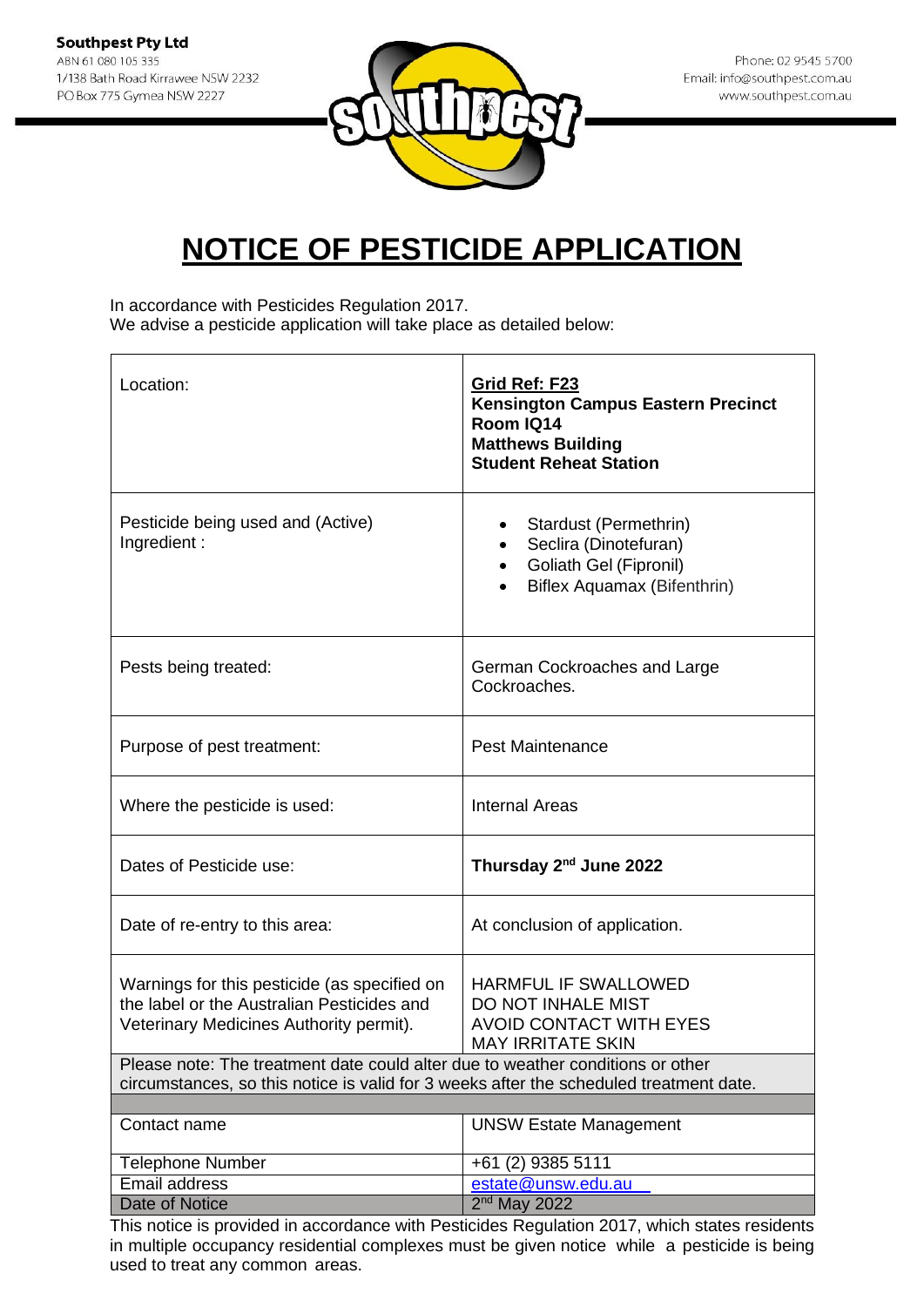

In accordance with Pesticides Regulation 2017. We advise a pesticide application will take place as detailed below:

| Location:                                                                                                                                                                | Grid Ref: G6<br><b>Kensington Campus Western Precinct</b><br>Room G10A<br><b>Blockhouse Building</b><br><b>Student Microwave Station.</b> |
|--------------------------------------------------------------------------------------------------------------------------------------------------------------------------|-------------------------------------------------------------------------------------------------------------------------------------------|
| Pesticide being used and (Active)<br>Ingredient:                                                                                                                         | Stardust (Permethrin)<br>Seclira (Dinotefuran)<br><b>Goliath Gel (Fipronil)</b><br>Biflex Aquamax (Bifenthrin)                            |
| Pests being treated:                                                                                                                                                     | German Cockroaches and Large<br>Cockroaches.                                                                                              |
| Purpose of pest treatment:                                                                                                                                               | <b>Pest Maintenance</b>                                                                                                                   |
| Where the pesticide is used:                                                                                                                                             | <b>Internal Areas</b>                                                                                                                     |
| Dates of Pesticide use:                                                                                                                                                  | Thursday 2 <sup>nd</sup> June 2022                                                                                                        |
| Date of re-entry to this area:                                                                                                                                           | At conclusion of application.                                                                                                             |
| Warnings for this pesticide (as specified on<br>the label or the Australian Pesticides and<br>Veterinary Medicines Authority permit).                                    | <b>HARMFUL IF SWALLOWED</b><br>DO NOT INHALE MIST<br><b>AVOID CONTACT WITH EYES</b><br><b>MAY IRRITATE SKIN</b>                           |
| Please note: The treatment date could alter due to weather conditions or other<br>circumstances, so this notice is valid for 3 weeks after the scheduled treatment date. |                                                                                                                                           |
| Contact name                                                                                                                                                             | <b>UNSW Estate Management</b>                                                                                                             |
| <b>Telephone Number</b>                                                                                                                                                  | +61 (2) 9385 5111                                                                                                                         |
| Email address                                                                                                                                                            | estate@unsw.edu.au                                                                                                                        |
|                                                                                                                                                                          |                                                                                                                                           |
| Date of Notice                                                                                                                                                           | $2nd$ May 2022                                                                                                                            |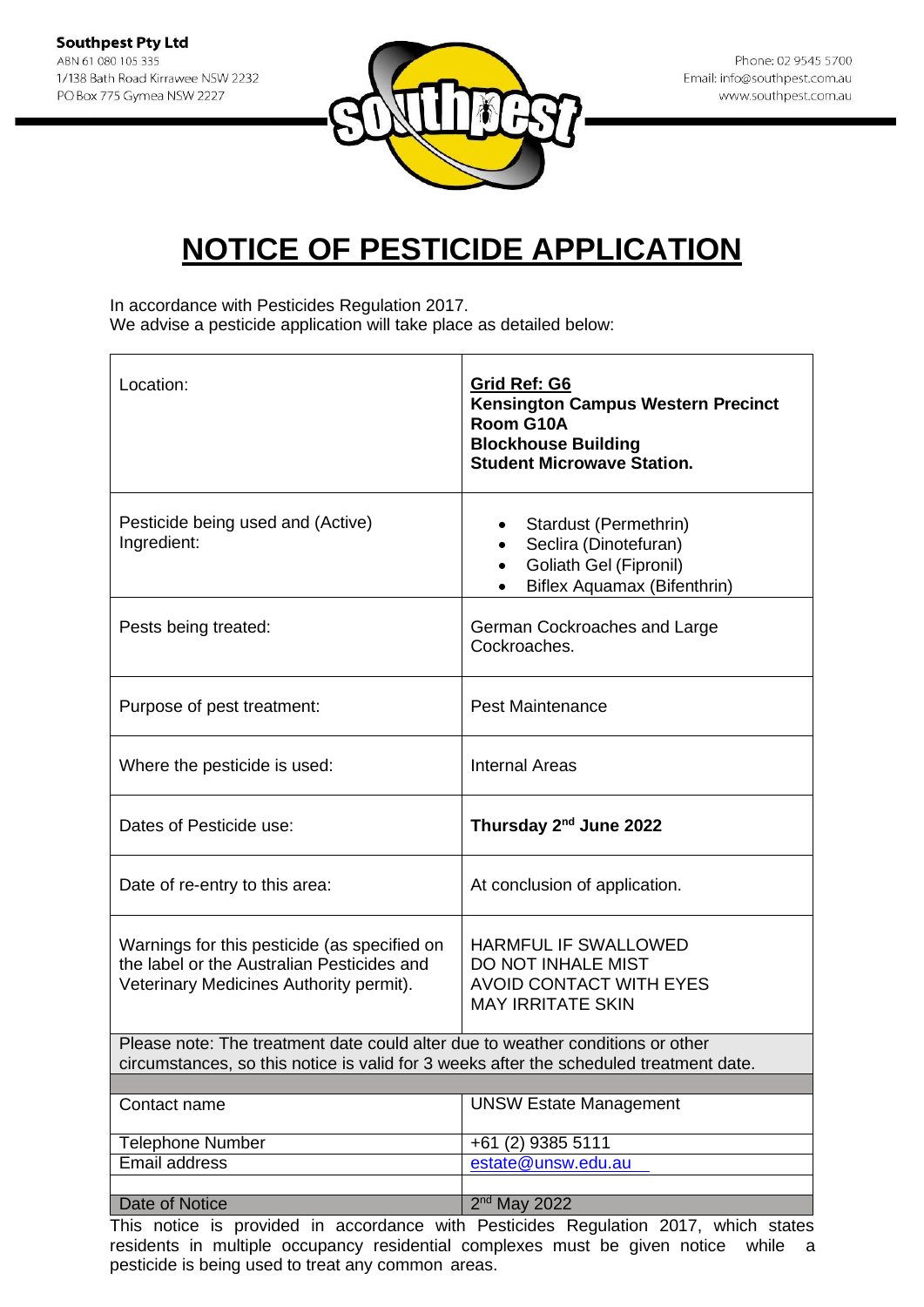

In accordance with Pesticides Regulation 2017. We advise a pesticide application will take place as detailed below:

| Location:                                                                                                                                                                | Grid Ref: G17<br><b>Kensington Campus Central Precinct</b><br>Room 102B, 208, 3Q12<br><b>Electrical Engineering</b><br>Kitchenettes in general areas all levels. |
|--------------------------------------------------------------------------------------------------------------------------------------------------------------------------|------------------------------------------------------------------------------------------------------------------------------------------------------------------|
| Pesticide being used and (Active)<br>Ingredient:                                                                                                                         | Stardust (Permethrin)<br>٠<br>Seclira (Dinotefuran)<br>Goliath Gel (Fipronil)<br>$\bullet$<br>Biflex Aquamax (Bifenthrin)                                        |
| Pests being treated:                                                                                                                                                     | German Cockroaches and, Large<br>Cockroaches.                                                                                                                    |
| Purpose of pest treatment:                                                                                                                                               | <b>Pest Maintenance</b>                                                                                                                                          |
| Where the pesticide is used:                                                                                                                                             | <b>Internal Areas</b>                                                                                                                                            |
| Dates of Pesticide use:                                                                                                                                                  | Thursday 2 <sup>nd</sup> June 2022                                                                                                                               |
| Date of re-entry to this area:                                                                                                                                           | At conclusion of application.                                                                                                                                    |
| Warnings for this pesticide (as specified on<br>the label or the Australian Pesticides and<br>Veterinary Medicines Authority permit).                                    | <b>HARMFUL IF SWALLOWED</b><br>DO NOT INHALE MIST<br><b>AVOID CONTACT WITH EYES</b><br><b>MAY IRRITATE SKIN</b>                                                  |
| Please note: The treatment date could alter due to weather conditions or other<br>circumstances, so this notice is valid for 3 weeks after the scheduled treatment date. |                                                                                                                                                                  |
|                                                                                                                                                                          |                                                                                                                                                                  |
| Contact name                                                                                                                                                             | <b>UNSW Estate Management</b>                                                                                                                                    |
| Telephone Number                                                                                                                                                         | +61 (2) 9385 5111                                                                                                                                                |
| Email address                                                                                                                                                            | estate@unsw.edu.au                                                                                                                                               |
| Date of Notice                                                                                                                                                           | $2nd$ May 2022                                                                                                                                                   |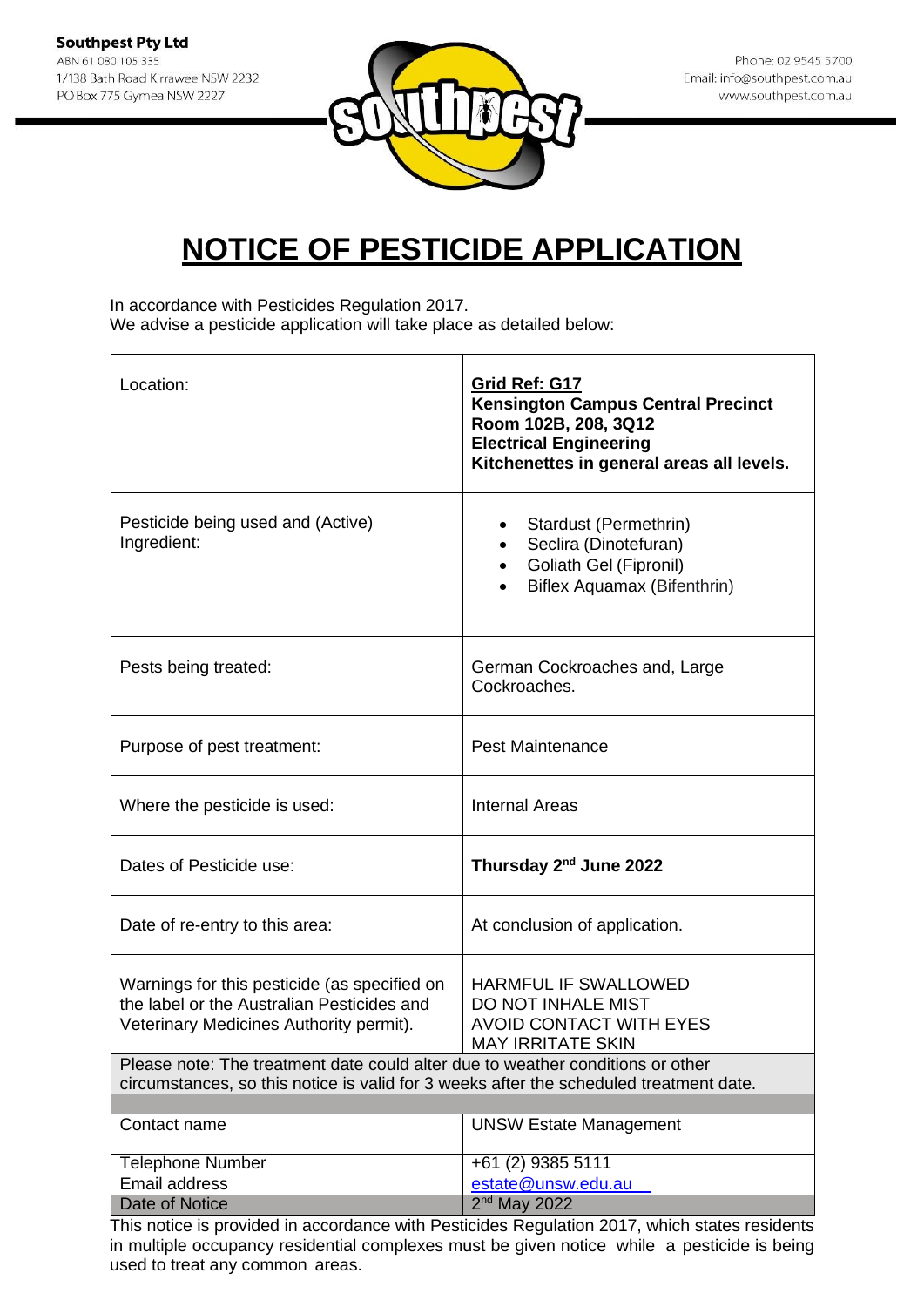

In accordance with Pesticides Regulation 2017. We advise a pesticide application will take place as detailed below:

| Location:                                                                                                                             | Grid Ref: G19<br><b>Kensington Campus</b><br><b>Northern Precinct</b><br><b>Rooms G07, 107A</b><br><b>Scientia Building</b><br><b>Scientia Hospitality Space</b> |
|---------------------------------------------------------------------------------------------------------------------------------------|------------------------------------------------------------------------------------------------------------------------------------------------------------------|
| Pesticide being used and (Active)<br>Ingredient:                                                                                      | Startdust (Permethin)<br>Seclira (Dinotefuran)<br>Goliath Gel (Fipronil)<br>$\bullet$<br>Biflex Aquamax (Bifenthrin)                                             |
| Pests being treated:                                                                                                                  | German Cockroaches and Large<br>Cockroaches.                                                                                                                     |
| Purpose of pest treatment:                                                                                                            | <b>Pest Maintenance</b>                                                                                                                                          |
| Where the pesticide is used:                                                                                                          | <b>Internal Areas</b>                                                                                                                                            |
| Dates of Pesticide use:                                                                                                               | Thursday 2 <sup>nd</sup> June 2022                                                                                                                               |
| Date of re-entry to this area:                                                                                                        | At conclusion of application.                                                                                                                                    |
| Warnings for this pesticide (as specified on<br>the label or the Australian Pesticides and<br>Veterinary Medicines Authority permit). | HARMFUL IF SWALLOWED<br><b>DO NOT INHALE MIST</b><br><b>AVOID CONTACT WITH EYES</b><br><b>MAY IRRITATE SKIN</b>                                                  |
| Please note: The treatment date could alter due to weather conditions or other                                                        |                                                                                                                                                                  |
| circumstances, so this notice is valid for 3 weeks after the scheduled treatment date.                                                |                                                                                                                                                                  |
| Contact name                                                                                                                          | <b>UNSW Estate Management</b>                                                                                                                                    |
| <b>Telephone Number</b>                                                                                                               | +61 (2) 9385 5111                                                                                                                                                |
| <b>Email address</b>                                                                                                                  | estate@unsw.edu.au                                                                                                                                               |
| <b>Date of Notice</b>                                                                                                                 | 2 <sup>nd</sup> May 2022                                                                                                                                         |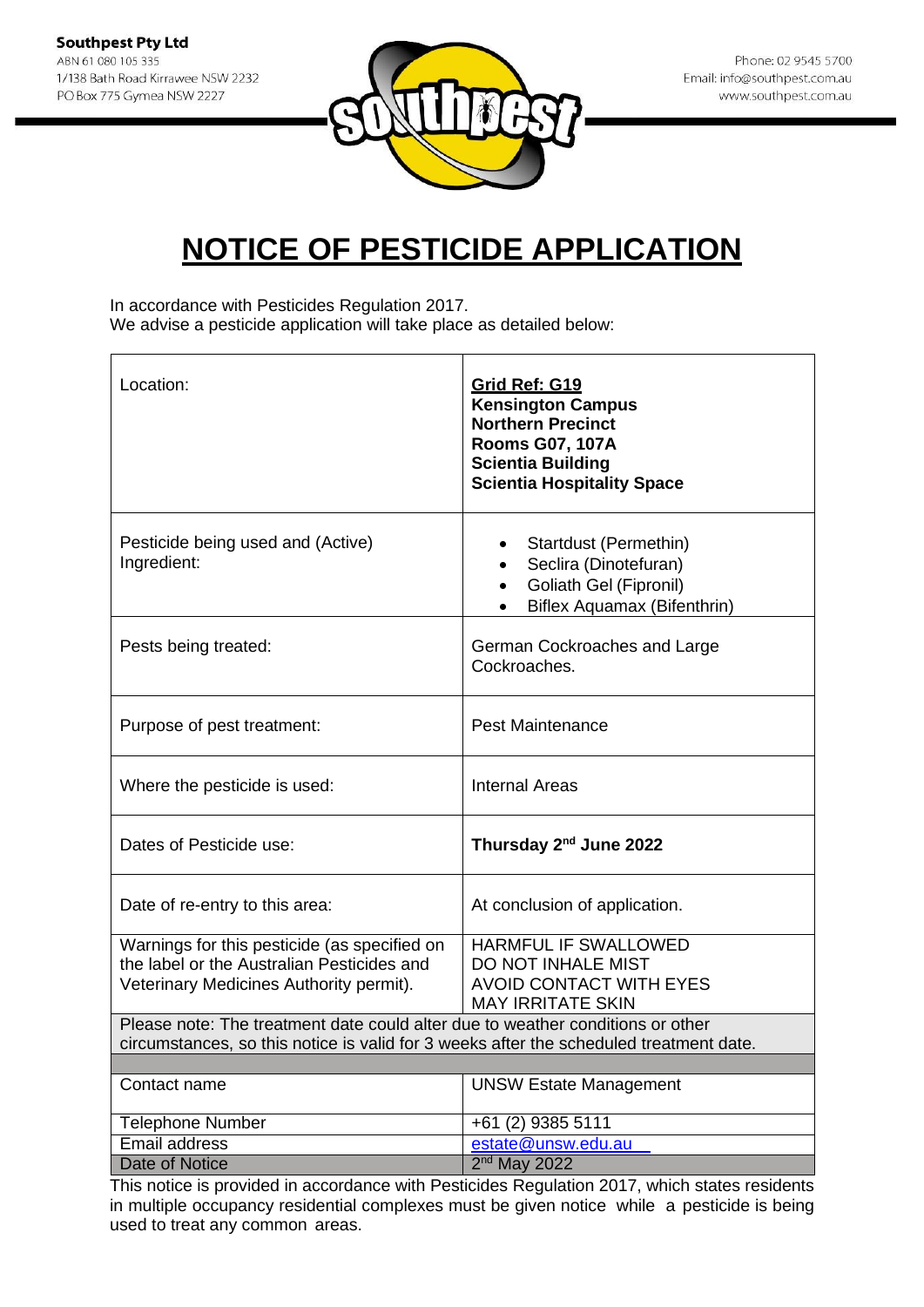

In accordance with Pesticides Regulation 2017. We advise a pesticide application will take place as detailed below:

| Location:                                                                                                                                                                | Grid Ref: G27<br><b>Kensington Campus Eastern Precinct</b><br>Rooms LGO5C & LGO5B<br><b>AGSM Building</b><br><b>Courtyard Cafe</b> |
|--------------------------------------------------------------------------------------------------------------------------------------------------------------------------|------------------------------------------------------------------------------------------------------------------------------------|
| Pesticide being used and (Active)<br>Ingredient:                                                                                                                         | Seclira (Dinotefuran)<br>$\bullet$<br>Goliath Gel (Fipronil)<br>$\bullet$<br>Biflex Aquamax (Bifenthrin)<br>$\bullet$              |
| Pests being treated:                                                                                                                                                     | <b>German Cockroaches</b>                                                                                                          |
| Purpose of pest treatment:                                                                                                                                               | <b>Pest Maintenance</b>                                                                                                            |
| Where the pesticide is used:                                                                                                                                             | <b>Internal Areas</b>                                                                                                              |
| Dates of Pesticide use:                                                                                                                                                  | Thursday 2 <sup>nd</sup> June 2022                                                                                                 |
| Date of re-entry to this area:                                                                                                                                           | At conclusion of application.                                                                                                      |
| Warnings for this pesticide (as specified on<br>the label or the Australian Pesticides and<br>Veterinary Medicines Authority permit).                                    | <b>HARMFUL IF SWALLOWED</b><br>DO NOT INHALE MIST<br><b>AVOID CONTACT WITH EYES</b><br><b>MAY IRRITATE SKIN</b>                    |
| Please note: The treatment date could alter due to weather conditions or other<br>circumstances, so this notice is valid for 3 weeks after the scheduled treatment date. |                                                                                                                                    |
| Contact name                                                                                                                                                             | <b>UNSW Estate Management</b>                                                                                                      |
| <b>Telephone Number</b>                                                                                                                                                  | +61 (2) 9385 5111                                                                                                                  |
| Email address                                                                                                                                                            | estate@unsw.edu.au                                                                                                                 |
| Date of Notice                                                                                                                                                           | $2nd$ May 2022                                                                                                                     |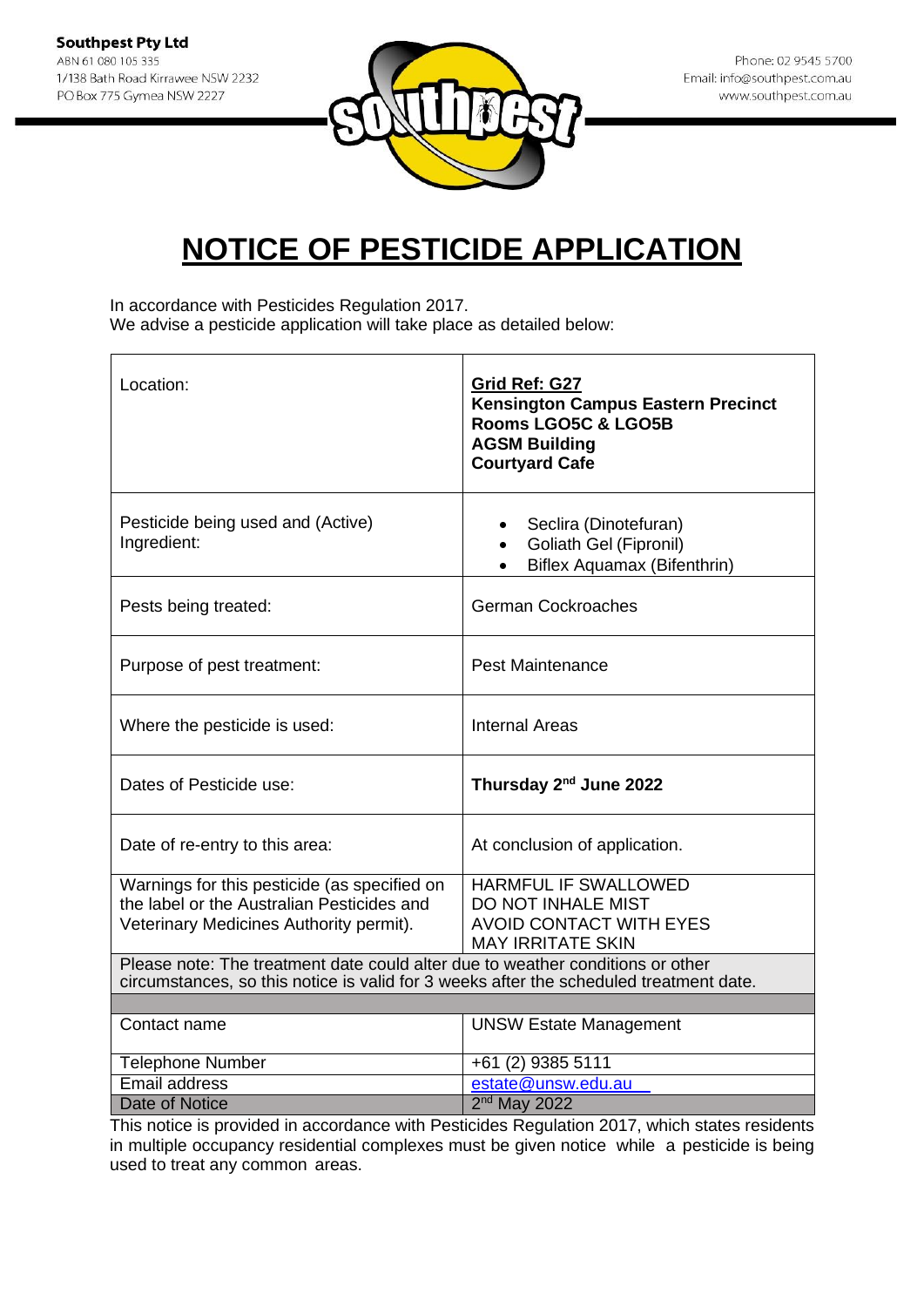

In accordance with Pesticides Regulation 2017, amended. We advise a pesticide application will take place as detailed below:

| Location:                                                                                                                                                                | Grid Ref: H6<br>Kensington Campus Western Precinct<br>Room 157, 251A, 354<br><b>Tyree Building</b><br><b>Kitchenettes in</b><br>general Areas |
|--------------------------------------------------------------------------------------------------------------------------------------------------------------------------|-----------------------------------------------------------------------------------------------------------------------------------------------|
| Pesticide being used and (Active)<br>Ingredient:                                                                                                                         | Stardust (Permethrin)<br>Seclira (Dinotefuran)<br><b>Goliath Gel (Fipronil)</b><br>Biflex Aquamax (Bifenthrin)                                |
| Pests being treated:                                                                                                                                                     | German Cockroaches and Large<br>Cockroaches.                                                                                                  |
| Purpose of pest treatment:                                                                                                                                               | <b>Pest Maintenance</b>                                                                                                                       |
| Where the pesticide is used:                                                                                                                                             | <b>Internal Areas</b>                                                                                                                         |
| Dates of Pesticide use:                                                                                                                                                  | Thursday 2 <sup>nd</sup> June 2022                                                                                                            |
| Date of re-entry to this area:                                                                                                                                           | At conclusion of application.                                                                                                                 |
| Warnings for this pesticide (as specified on<br>the label or the Australian Pesticides and<br>Veterinary Medicines Authority permit).                                    | <b>HARMFUL IF SWALLOWED</b><br>DO NOT INHALE MIST<br><b>AVOID CONTACT WITH EYES</b><br><b>MAY IRRITATE SKIN</b>                               |
| Please note: The treatment date could alter due to weather conditions or other<br>circumstances, so this notice is valid for 3 weeks after the scheduled treatment date. |                                                                                                                                               |
|                                                                                                                                                                          |                                                                                                                                               |
| Contact name                                                                                                                                                             | <b>UNSW Estate Management</b>                                                                                                                 |
| <b>Telephone Number</b>                                                                                                                                                  | +61 (2) 9385 5111                                                                                                                             |
| Email address                                                                                                                                                            | estate@unsw.edu.au                                                                                                                            |
| Date of Notice                                                                                                                                                           | $2nd$ May 2022                                                                                                                                |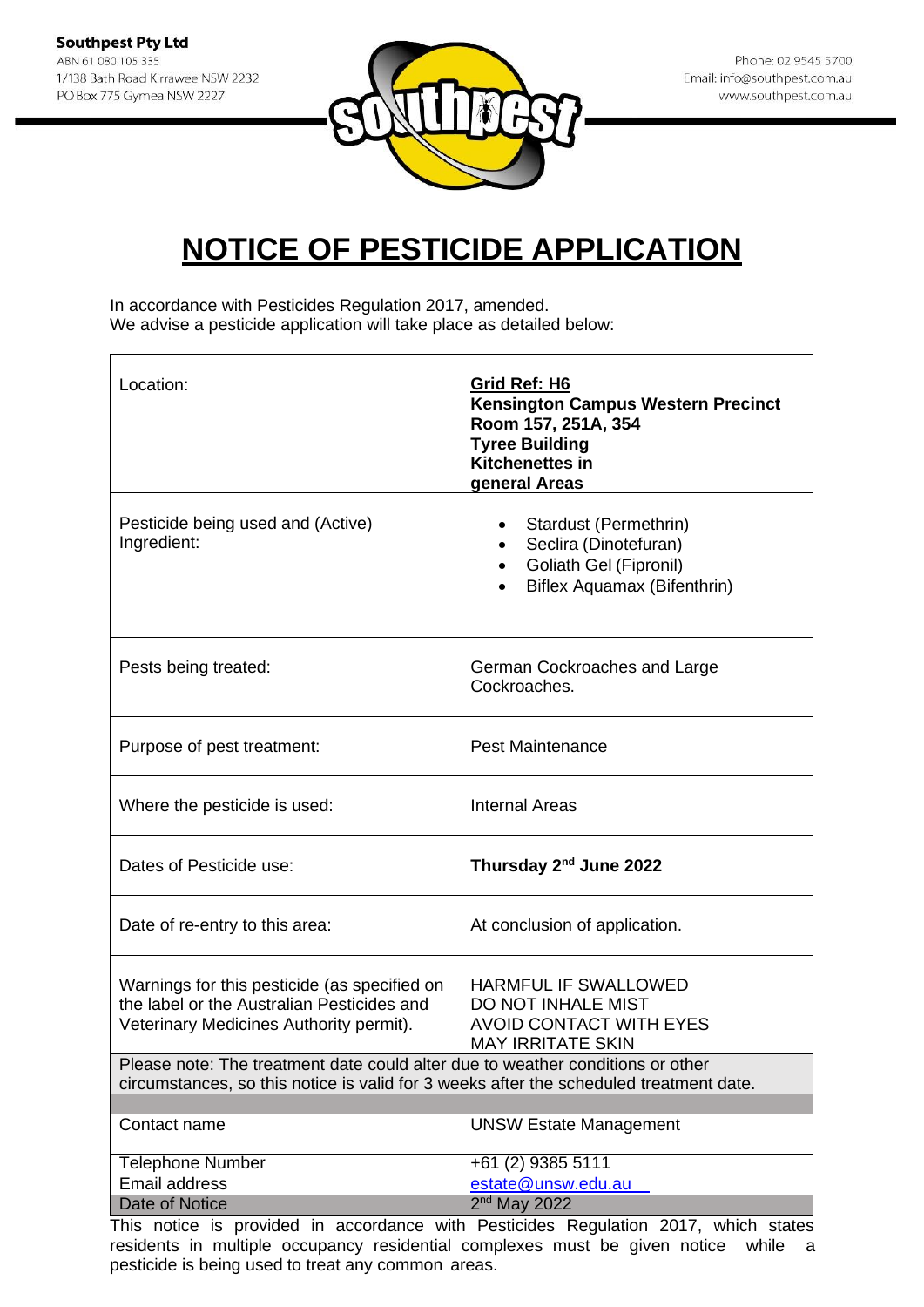

In accordance with Pesticides Regulation 2017. We advise a pesticide application will take place as detailed below:

| Location:                                                                                                                                                                | Grid Ref: J17<br><b>Kensington Campus Western Precinct</b><br><b>Room 409</b><br><b>Ainsworth Building</b><br><b>Kitchenette/Common Room</b> |
|--------------------------------------------------------------------------------------------------------------------------------------------------------------------------|----------------------------------------------------------------------------------------------------------------------------------------------|
| Pesticide being used and (Active)<br>Ingredient:                                                                                                                         | Stardust (Permethrin)<br>٠<br>Seclira (Dinotefuran)<br><b>Goliath Gel (Fipronil)</b><br>Biflex Aquamax (Bifenthrin)                          |
| Pests being treated:                                                                                                                                                     | German Cockroaches and Large<br>Cockroaches.                                                                                                 |
| Purpose of pest treatment:                                                                                                                                               | <b>Pest Maintenance</b>                                                                                                                      |
| Where the pesticide is used:                                                                                                                                             | <b>Internal Areas</b>                                                                                                                        |
| Dates of Pesticide use:                                                                                                                                                  | Thursday 2 <sup>nd</sup> June 2022                                                                                                           |
| Date of re-entry to this area:                                                                                                                                           | At conclusion of application.                                                                                                                |
| Warnings for this pesticide (as specified on<br>the label or the Australian Pesticides and<br>Veterinary Medicines Authority permit).                                    | <b>HARMFUL IF SWALLOWED</b><br>DO NOT INHALE MIST<br><b>AVOID CONTACT WITH EYES</b><br><b>MAY IRRITATE SKIN</b>                              |
| Please note: The treatment date could alter due to weather conditions or other<br>circumstances, so this notice is valid for 3 weeks after the scheduled treatment date. |                                                                                                                                              |
|                                                                                                                                                                          |                                                                                                                                              |
| Contact name                                                                                                                                                             | <b>UNSW Estate Management</b>                                                                                                                |
| <b>Telephone Number</b>                                                                                                                                                  | +61 (2) 9385 5111                                                                                                                            |
| Email address                                                                                                                                                            | estate@unsw.edu.au                                                                                                                           |
| Date of Notice                                                                                                                                                           | $2nd$ May 2022                                                                                                                               |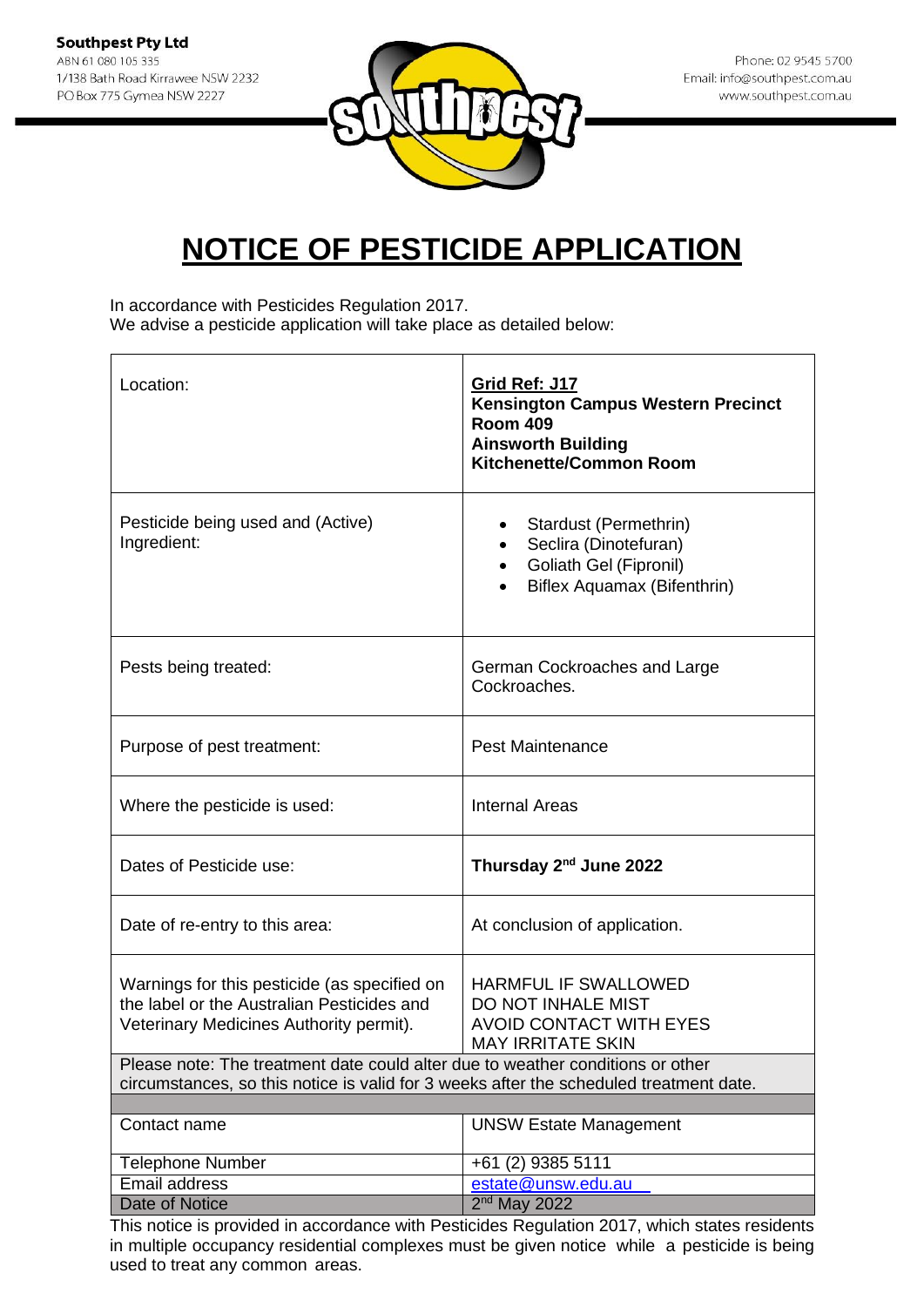

In accordance with Pesticides Regulation 2017, amended. We advise a pesticide application will take place as detailed below:

| Location:                                                                                                                                                                | Grid Ref: J18<br><b>Kensington Campus Western Precinct</b><br>Room 204A<br><b>Willis Annex</b><br>Kitchenette/Tea Room |
|--------------------------------------------------------------------------------------------------------------------------------------------------------------------------|------------------------------------------------------------------------------------------------------------------------|
| Pesticide being used and (Active)<br>Ingredient:                                                                                                                         | Stardust (Permethrin)<br>Seclira (Dinotefuran)<br>Goliath Gel (Fipronil)<br><b>Biflex Aquamax (Bifenthrin)</b>         |
| Pests being treated:                                                                                                                                                     | German Cockroaches and Large<br>Cockroaches.                                                                           |
| Purpose of pest treatment:                                                                                                                                               | <b>Pest Maintenance</b>                                                                                                |
| Where the pesticide is used:                                                                                                                                             | <b>Internal Areas</b>                                                                                                  |
| Dates of Pesticide use:                                                                                                                                                  | Thursday 2 <sup>nd</sup> June 2022                                                                                     |
| Date of re-entry to this area:                                                                                                                                           | At conclusion of application.                                                                                          |
| Warnings for this pesticide (as specified on<br>the label or the Australian Pesticides and<br>Veterinary Medicines Authority permit).                                    | <b>HARMFUL IF SWALLOWED</b><br>DO NOT INHALE MIST<br><b>AVOID CONTACT WITH EYES</b><br><b>MAY IRRITATE SKIN</b>        |
| Please note: The treatment date could alter due to weather conditions or other<br>circumstances, so this notice is valid for 3 weeks after the scheduled treatment date. |                                                                                                                        |
|                                                                                                                                                                          |                                                                                                                        |
| Contact name                                                                                                                                                             | <b>UNSW Estate Management</b>                                                                                          |
| <b>Telephone Number</b>                                                                                                                                                  | +61 (2) 9385 5111                                                                                                      |
| Email address                                                                                                                                                            | estate@unsw.edu.au                                                                                                     |
| Date of Notice                                                                                                                                                           | $2nd$ May 2022                                                                                                         |